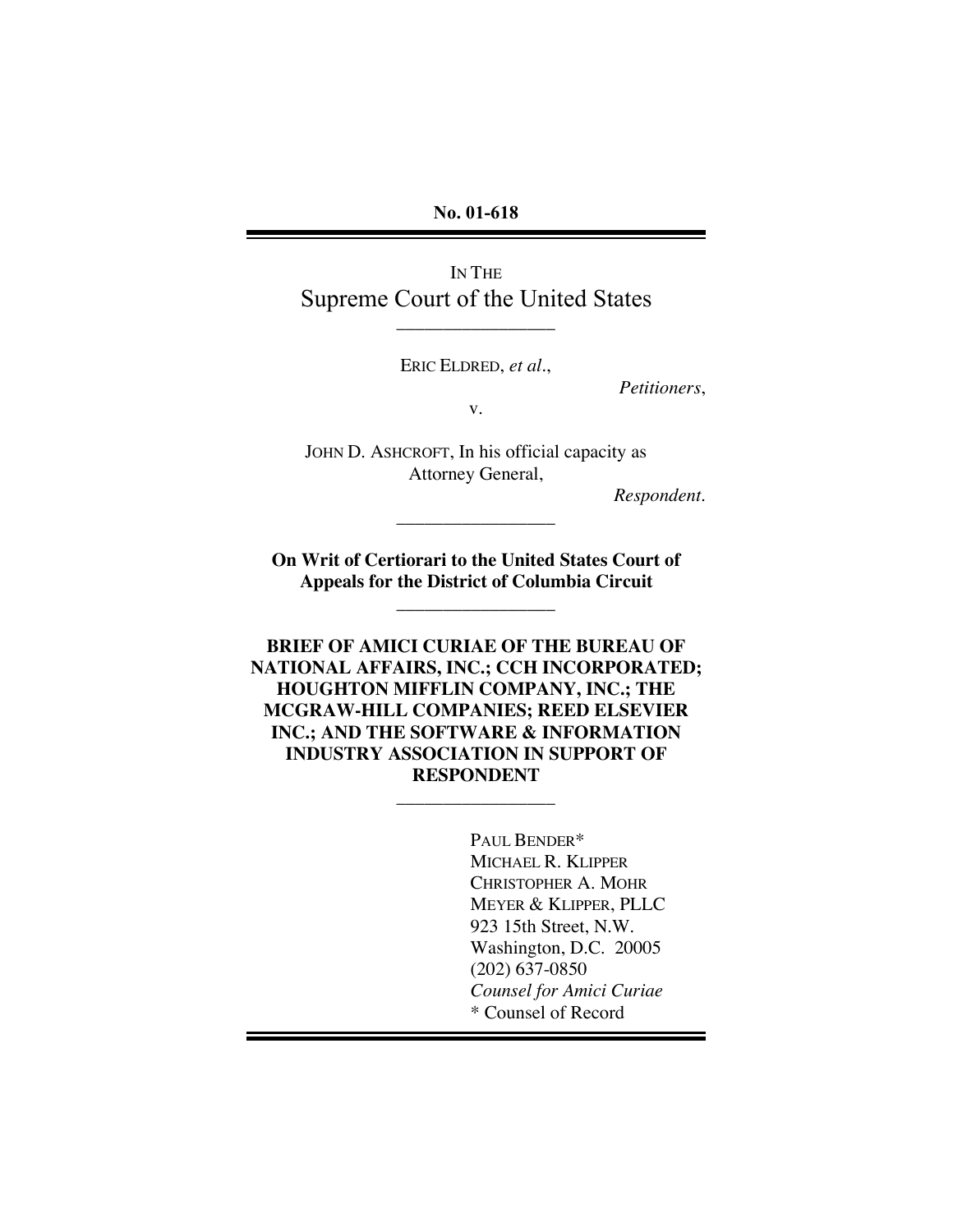# TABLE OF CONTENTS

|     | TABLE OF AUTHORITIES                                                                                                                                                       | Page<br>iv |
|-----|----------------------------------------------------------------------------------------------------------------------------------------------------------------------------|------------|
|     | INTEREST OF AMICI                                                                                                                                                          | 1          |
|     | SUMMARY OF ARGUMENT                                                                                                                                                        | 3          |
|     |                                                                                                                                                                            | 5          |
| I.  | THE PETITION DOES NOT<br>PRESENT A JUSTICIABLE<br>CONTROVERSY                                                                                                              | 5          |
|     | A. The Attorney General Is Not<br>A Proper Defendant In The<br>Absence Of A Credible<br>Threat of Federal Criminal                                                         | 7          |
|     | Petitioners Present<br><b>B.</b><br>A<br>Hypothetical And Abstract,<br>Rather Than A Ripe,<br>Concrete Controversy                                                         | 10         |
| II. | THE CTEA IS A VALID<br>EXERCISE OF CONGRESS'S<br>AUTHORITY UNDER THE<br>COPYRIGHT CLAUSE                                                                                   | 14         |
|     | Petitioners' Argument is<br>A.<br>Inconsistent With the History<br>of the Copyright Clause and<br>Asserts an Unduly Narrow<br>View of How Congress May<br>Promote Progress | 15         |

i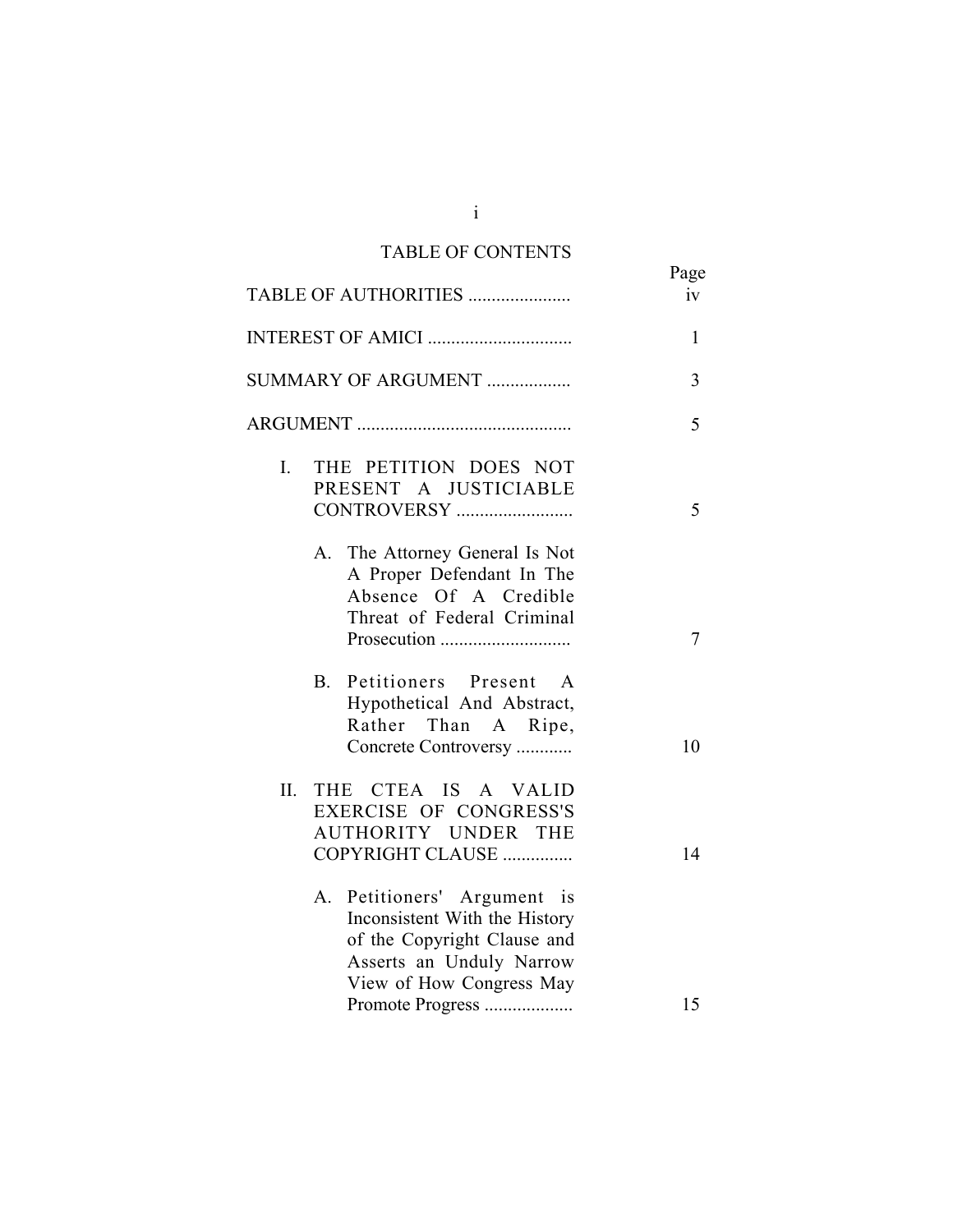# TABLE OF CONTENTS—Continued

|    |                                                                                                                                                                                                                | Page |
|----|----------------------------------------------------------------------------------------------------------------------------------------------------------------------------------------------------------------|------|
| 1. | Throughout Most Of The<br>History Of Federal<br>Copyright Law, That<br>Law Provided Protection<br>Upon Publication And<br>Dissemination, Not Upon                                                              | 15   |
| 2. | The First Congress<br>Clearly Understood That<br>Its Power Under The<br>Copyright Clause<br>Extended Beyond<br>Providing Incentives For<br>The Creation Of New<br>Work; Later Congresses<br>Have Followed Suit | 17   |
| 3. | Throughout History,<br>Congress Has Frequently<br><b>Enacted Copyright Laws</b><br>That Cannot Be<br>Explained As Designed<br>Only To Provide<br>Incentives For The<br>Creation Of New<br>Works                | 19   |
|    | (a) Applying New<br>Rights To Existing                                                                                                                                                                         |      |
|    | Works                                                                                                                                                                                                          | 19   |
|    | (b) Other Examples                                                                                                                                                                                             | 21   |

### ii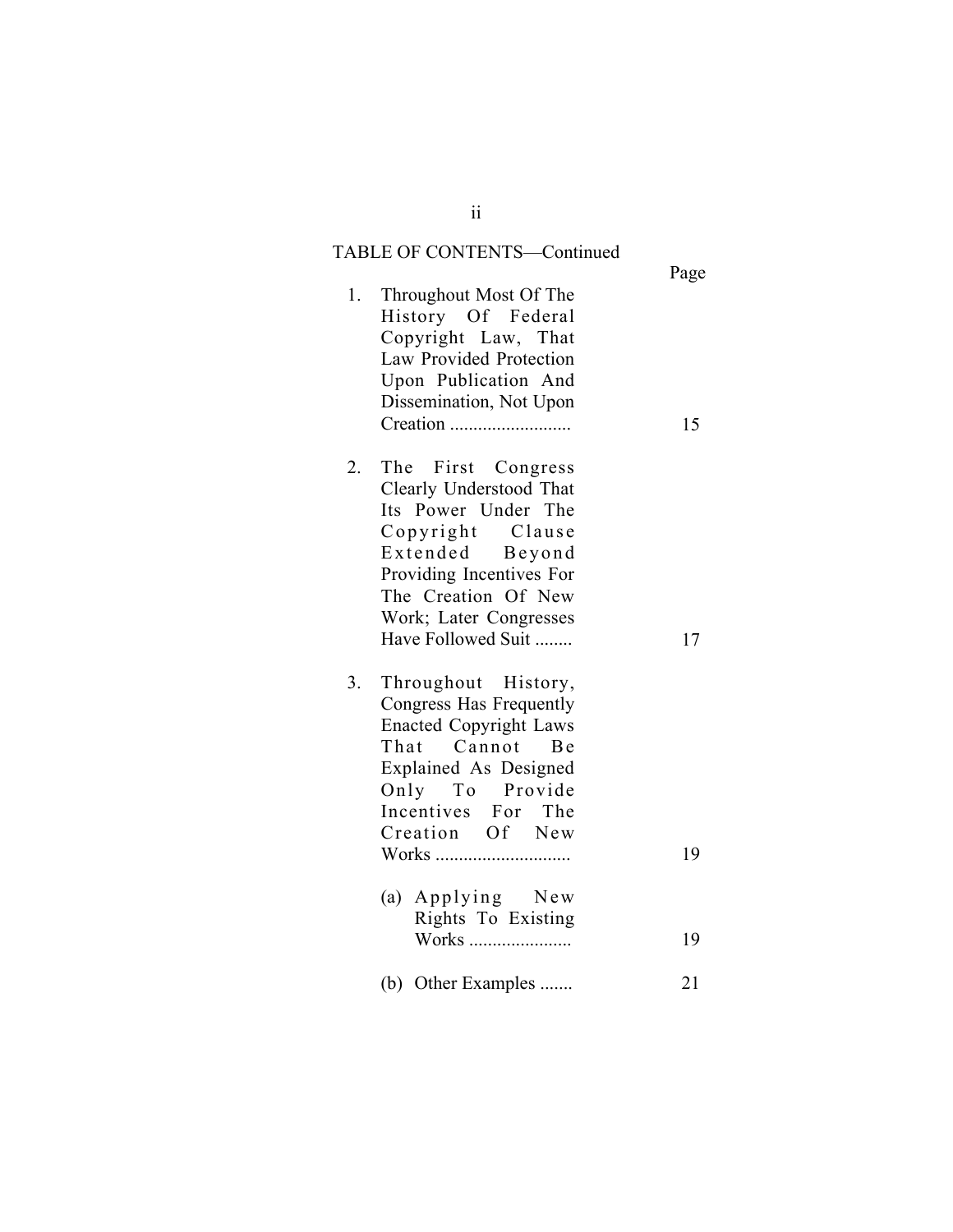|                | <b>TABLE OF CONTENTS-Continued</b> | Page |
|----------------|------------------------------------|------|
| $\mathbf{B}$ . | Freed Of Petitioners' Crabbed      |      |
|                | Interpretation Of Congress's       |      |
|                | Power, The CTEA Easily             |      |
|                | Passes Constitutional              |      |
|                |                                    | 22   |
|                | III. APPLICATION OF THE CTEA'S     |      |
|                | COPYRIGHT EXTENSION TO             |      |
|                | EXISTING COPYRIGHTS                |      |
|                | DOES NOT VIOLATE THE               |      |
|                | FIRST AMENDMENT                    | 26   |
|                | A. Mechanical Reproductive         |      |
|                | Copying of Another's               |      |
|                | Copyrighted Work Without           |      |
|                | Permission Is Probably Not         |      |
|                | Free Expression For Purposes       |      |
|                | of the First Amendment             | 27   |
| <b>B</b> .     | Application of the CTEA's          |      |
|                | Copyright Term to Existing         |      |
|                | Copyrights Satisfies               |      |
|                | Intermediate Scrutiny              | 29   |
|                |                                    |      |
|                |                                    | 30   |

iii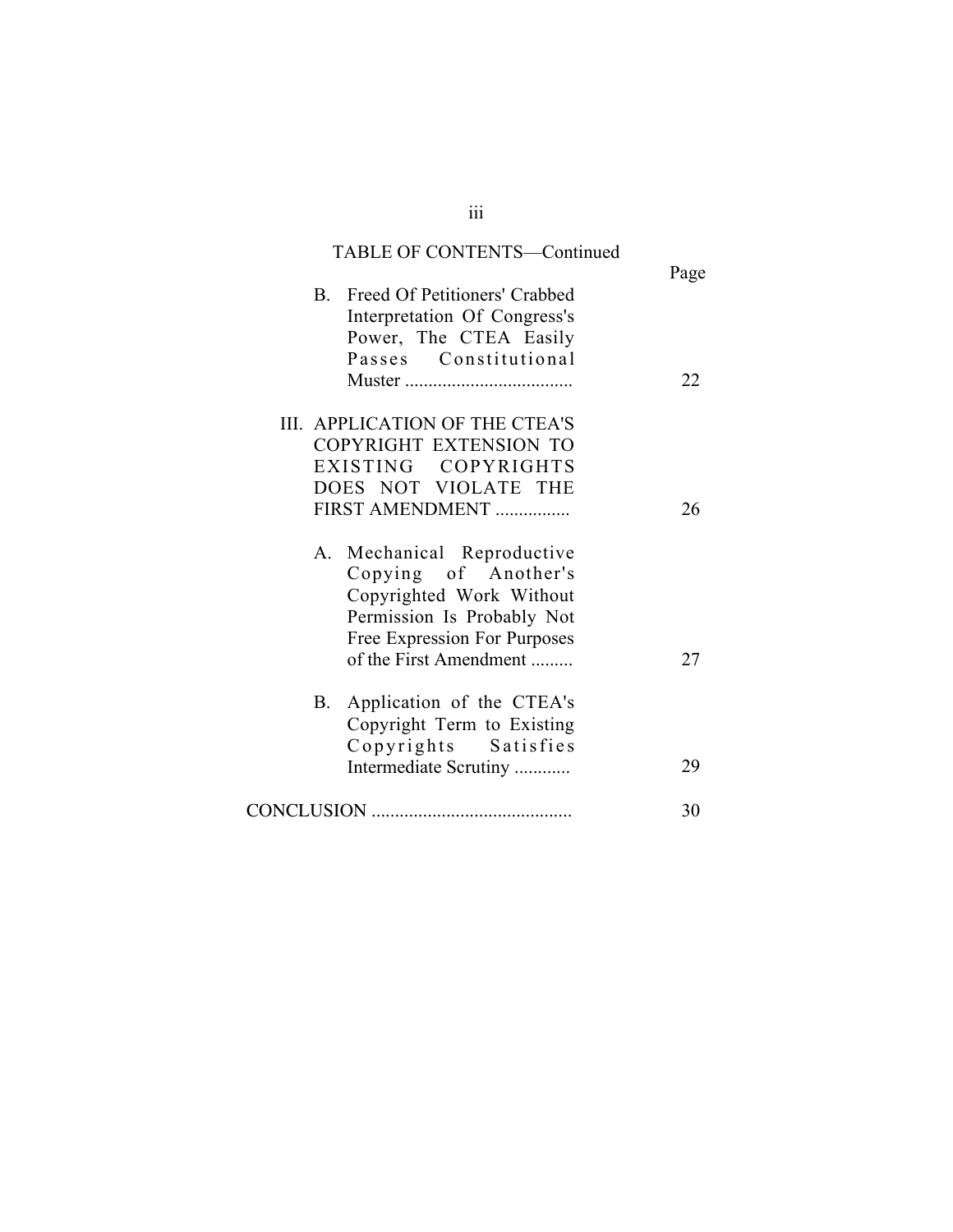### TABLE OF AUTHORITIES

| CASES                                                                    | Page      |
|--------------------------------------------------------------------------|-----------|
| Author's League of America v. Oman,<br>790 F.2d 220 $(2^{nd}$ Cir. 1986) | 28        |
| Boyle v. Landry, 401 U.S. 77, 80-81                                      |           |
|                                                                          | 7         |
| Burrow-Giles Lithographic Co. v.<br>Sarony, 111 U.S. 53 (1883)           | 18        |
| Capital Cities Cable, Inc. v. Crisp, 467                                 |           |
|                                                                          | 21        |
| Coleman v. Miller, 307 U.S. 433                                          | 6         |
| Eldred v. Reno, 239 F.3d 372 (D.C. Cir.                                  |           |
|                                                                          | 5, 14, 26 |
|                                                                          |           |
|                                                                          | 11        |
| Golden v. Zwicker, 394 U.S. 103                                          | 7         |
| Harper & Row v. The Nation, 471 U.S.                                     |           |
|                                                                          | 12, 27    |
| Ins. Corp. of Ireland Ltd. v. Companie                                   |           |
| des Banxites de Guinee, 456 U.S. 694                                     |           |
|                                                                          | 6         |
| Kewanee Oil v. Bicron Corp., 416 U.S.                                    |           |
|                                                                          | 16        |
| Ladd v. Law & Technology Press, 762                                      |           |
| F.2d 809 ( $9^{\text{th}}$ Cir. 1985)                                    | 22        |
| Lynch v. Donnelly, 465 U.S. 668                                          | 18        |
| Martin v. City of Indianapolis, 982 F.                                   |           |
| Supp. 625 (S.D. Ind. 1997)                                               | 19        |
| O'Shea v. Littleton, 414 U.S. 488                                        |           |
|                                                                          | 7         |
|                                                                          |           |
|                                                                          | 13        |
|                                                                          |           |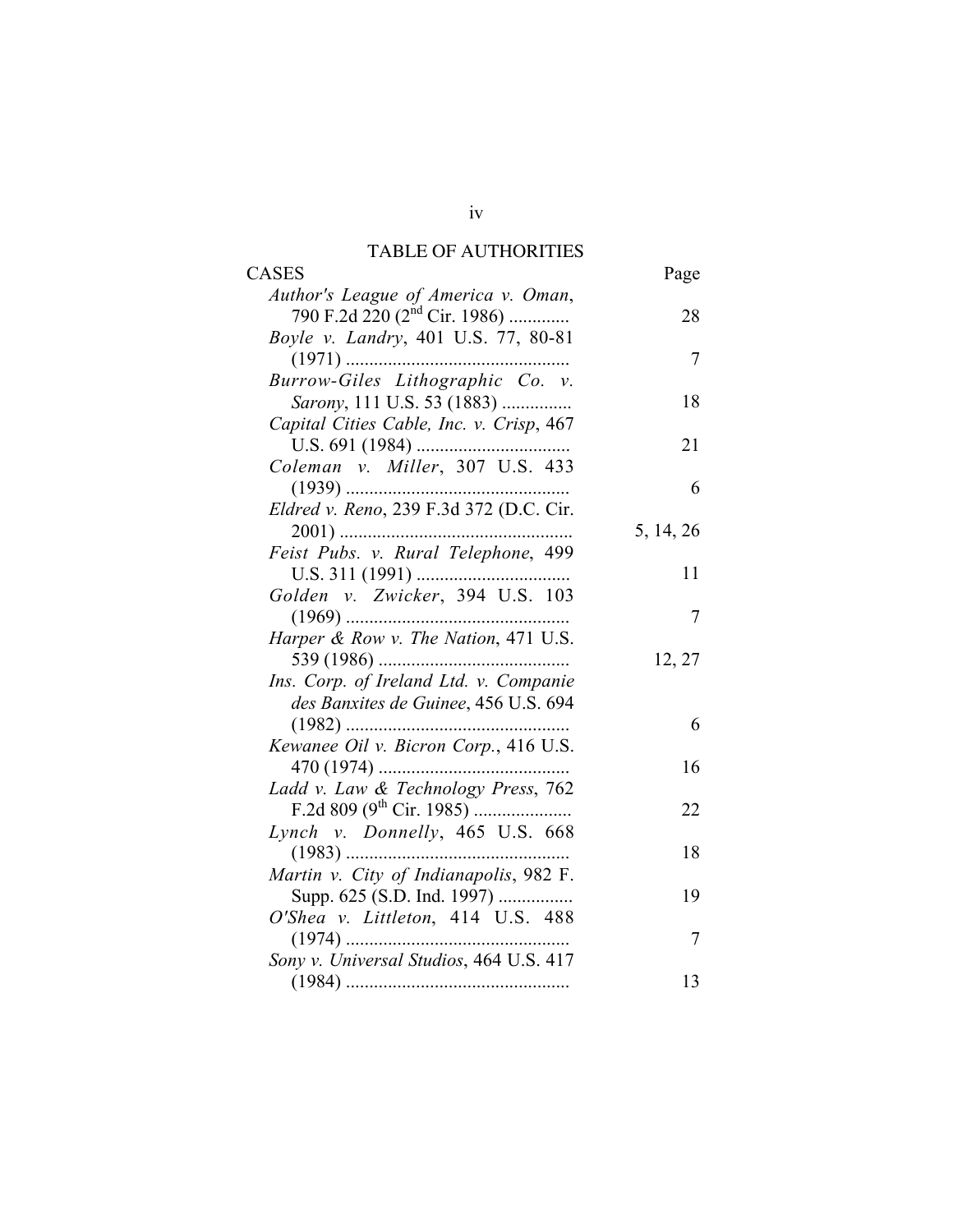# TABLE OF AUTHORITIES—Continued

|                                          | Page           |
|------------------------------------------|----------------|
| United Christian Scientists v. Christian |                |
| Science Bd. of Directors, 829 F.2d       |                |
|                                          | 26             |
| United Public Workers of America v.      |                |
| Mitchell, 330 U.S. 75 (1947)             | 5              |
| United Video, Inc. v. FCC, 890 F.2d      |                |
|                                          | 27             |
| Valley Forge v. Americans United for     |                |
| Separation of Church and State, 454      |                |
|                                          | 5              |
|                                          |                |
| <b>STATUTES</b>                          |                |
| Act of Feb. 3, 1831, 4 Stat. 436         | 11, 16         |
| Act of July 8, 1870, 16 Stat. 212        | 16             |
| Act of March 4, 1909, 35 Stat. 1075      | 11, 12, 15, 16 |
| Act of May 31, 1790, 1 Stat. 124         | 4, 11, 17      |
| Pub. L. No. 98-450, 98 Stat. 1727        |                |
|                                          | 20             |
| Pub. L. No. 100-568, 102 Stat. 2853      | 23             |
| Pub. L. No. 101-650, 104 Stat. 5089      |                |
|                                          | 19, 21         |
| Pub. L. No. 102-307, 106 Stat. 274       |                |
|                                          | 22             |
| Pub. L. No. 104-39, 109 Stat. 336        |                |
|                                          | 20             |
| Pub. L. No. 105-298, 112 Stat. 2827      |                |
|                                          | 3              |
| Pub. L. No. 106-160, 113 Stat. 1774      |                |
|                                          | 20             |
|                                          | 11             |
|                                          | 11             |
|                                          | 19             |
|                                          | 12             |
|                                          | 21             |

v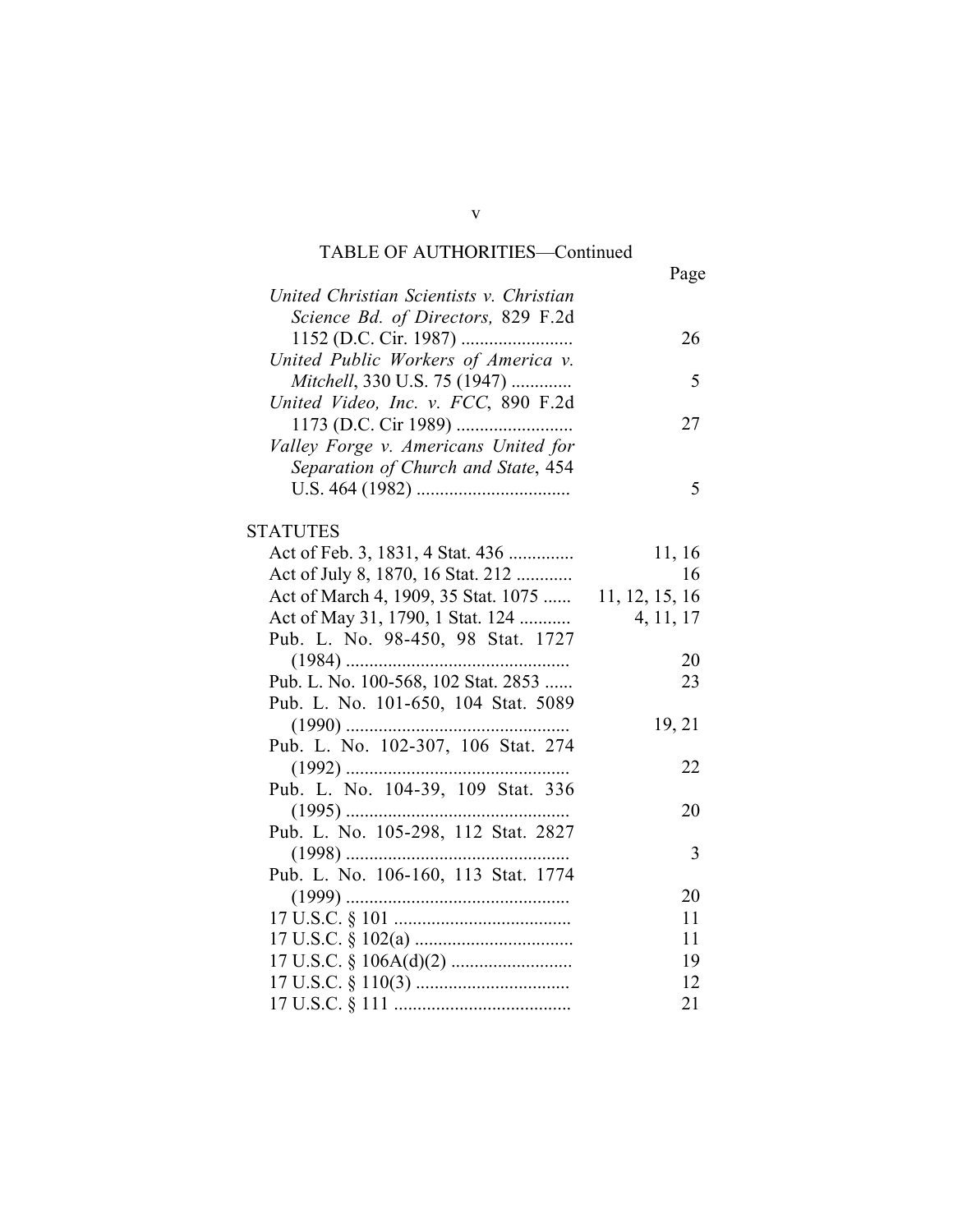# TABLE OF AUTHORITIES—Continued

|                                         | Page   |
|-----------------------------------------|--------|
|                                         | 22     |
|                                         | 19     |
|                                         | 11     |
|                                         | 22     |
|                                         | 28     |
|                                         | 28     |
|                                         | 7      |
| LEGISLATIVE MATERIALS                   |        |
| H.R. Rep. No. 94-1476 (1976)            | 22, 23 |
|                                         | 20     |
| 7 Reg. Deb. 21, Cong. 2d Sess. App.     |        |
|                                         | 23     |
| 7 Reg. Deb. 424 (statement of Mr.       |        |
| Huntington) (Jan. 7, 1831)              | 25     |
| MISCELLANEOUS                           |        |
| Department of Justice, Computer Crime   |        |
| and Intellectual Property Division,     |        |
| http://www.cybercrime.gov/ipcases.h     |        |
| tml (visited June 21, 2002)             | 9      |
| Edward Samuels, The Public Domain in    |        |
| Copyright Law, 41 J. Copyright          |        |
| Soc'y U.S.A. 137, 172-73 (1993)         | 19     |
| Gorman and Ginsburg, Copyright 347      |        |
|                                         | 16     |
| M. Nimmer & D. Nimmer, Nimmer on        |        |
| Copyright, § 5.04                       | 17, 18 |
| Supplemental Report of the Register of  |        |
| Copyright on the General Revision of    |        |
| U.S. Copyright Law, 87-88 (1965)        | 23     |
| Wright and Miller, Federal Practice and |        |
|                                         | 9      |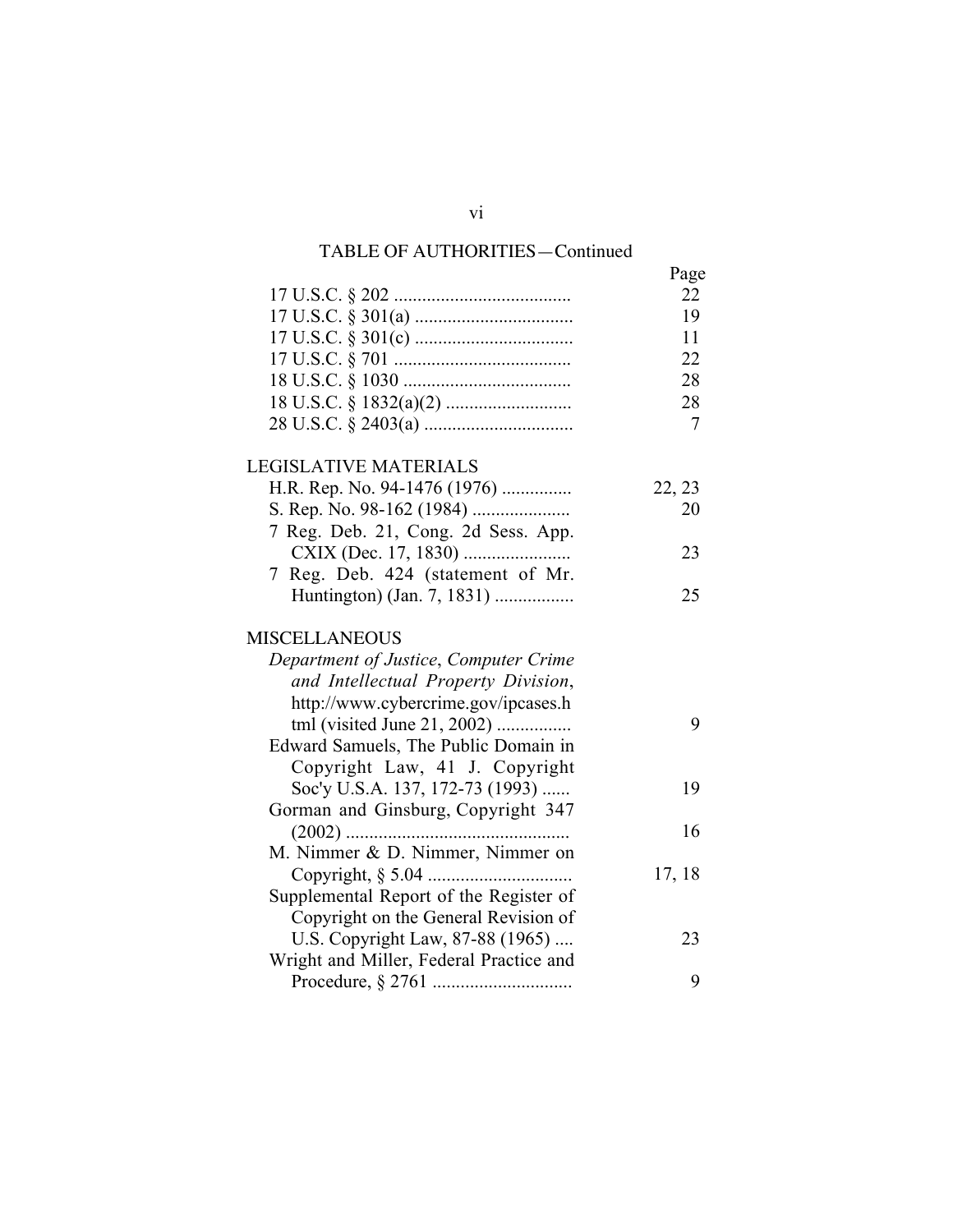### **INTEREST OF AMICI<sup>1</sup>**

*Amici* are five corporations—The Bureau of National Affairs, Inc., CCH Incorporated ("CCH"), Houghton Mifflin Company, Inc., The McGraw-Hill Companies, Reed Elsevier Inc.—and one trade association, the Software & Information Industry Association ("SIIA").

The Bureau of National Affairs, Inc. is a prominent publisher of print and electronic news, analysis, and reference products, providing intensive coverage of legal and regulatory developments.

CCH Incorporated, founded in 1913, and previously known as Commerce Clearing House, Inc., has served four generations of business professionals and their clients. The company produces approximately 700 print and electronic products for securities, tax, legal, banking, human resources, health care and small business markets. CCH is a wholly owned subsidiary of Wolters Kluwer U.S. Corporation.

Houghton Mifflin Company, a unit of Vivendi Universal Publishing, is one of the leading educational publishers in the United States. Houghton Mifflin publishes textbooks, instructional technology, assessments and other educational materials for elementary and secondary schools and colleges. The Company also publishes an extensive line of reference works and fiction and non-fiction for adults and young readers. Additionally, Houghton Mifflin offers computeradministered testing programs and services for the professional and certification markets.

 <sup>1</sup>  $<sup>1</sup>$  No entity or counsel apart from those whose names appear on this</sup> brief have contributed monetarily or substantively to its production, and consent to its filing has been lodged with the Clerk of the Court.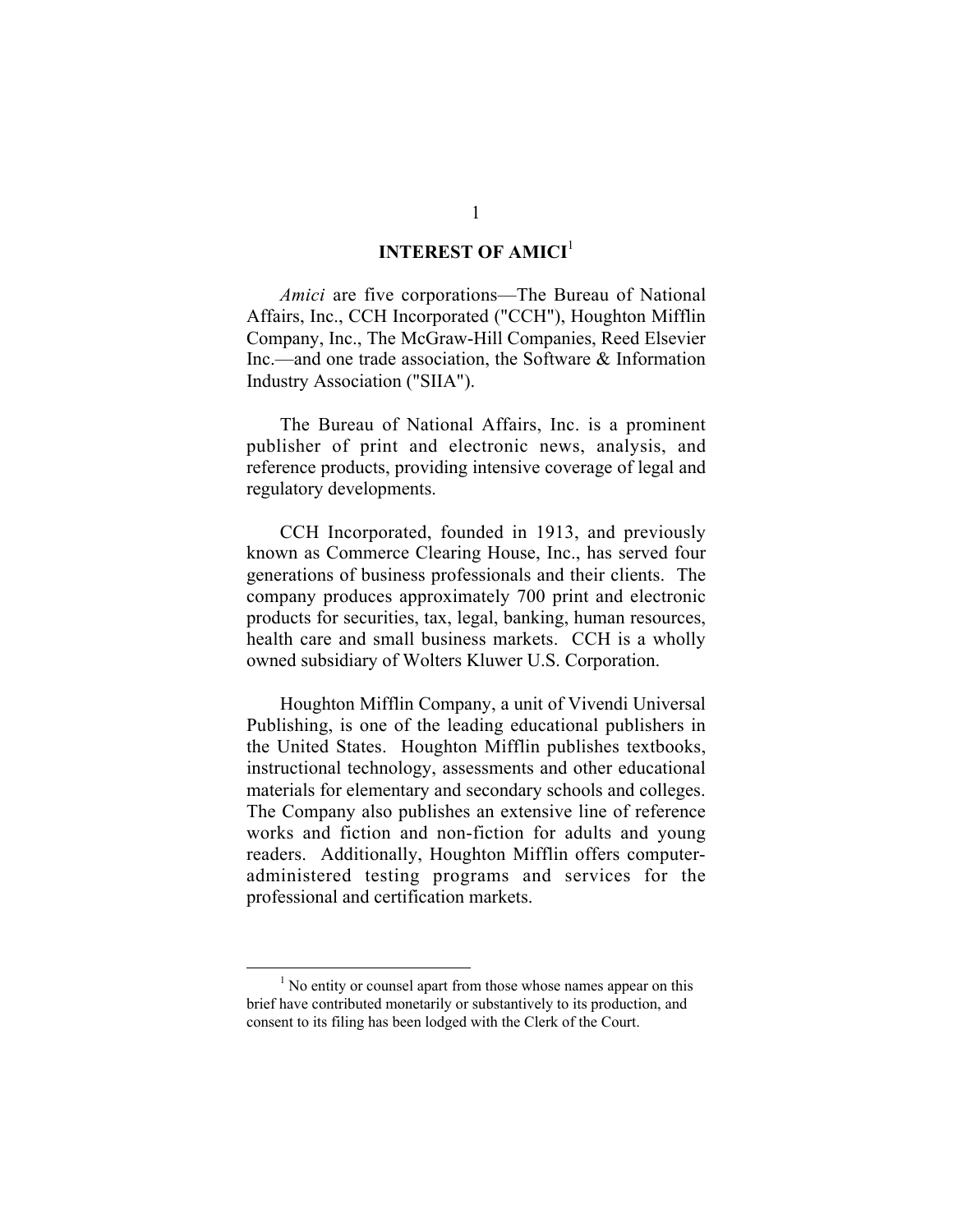The McGraw-Hill Companies is a global information provider focusing on financial services, education and business information. It includes Standard & Poor's, a worldwide provider of information regarding credit ratings, investments, and corporate valuations, McGraw-Hill Education, the largest kindergarten through 12th grade publisher in the U.S. and a leading global provider of education materials, and Business Week magazine.

Reed Elsevier Inc. ("REI") is one of the country's leading publishing and information companies, providing information in both hard copy and electronic formats to the government, scientific, legal, educational and business communities. REI businesses include: Harcourt, a leading provider of K-12 instructional materials and educational assessment tools; Elsevier Science, one of the top publishers of scientific and medical information; LexisNexis, the industry leader in decision-support information and services to legal, business, and government professionals; Reed Business Information, the largest publisher of business and professional publications in the United States; and Reed Exhibitions, one of the country's premier exhibition companies.

The Software & Information Industry Association ("SIIA") is the leading trade association committed to promoting and protecting the interests of the software and information industries. SIIA represents over 800 member companies, including prominent publishers of software and information products for reference, education, business, consumer, the Internet and entertainment uses.

Each of these corporations and SIIA's members create and distribute original works of authorship. Their ability to do so is directly affected by the operation of the United States copyright system. Events since the passage of the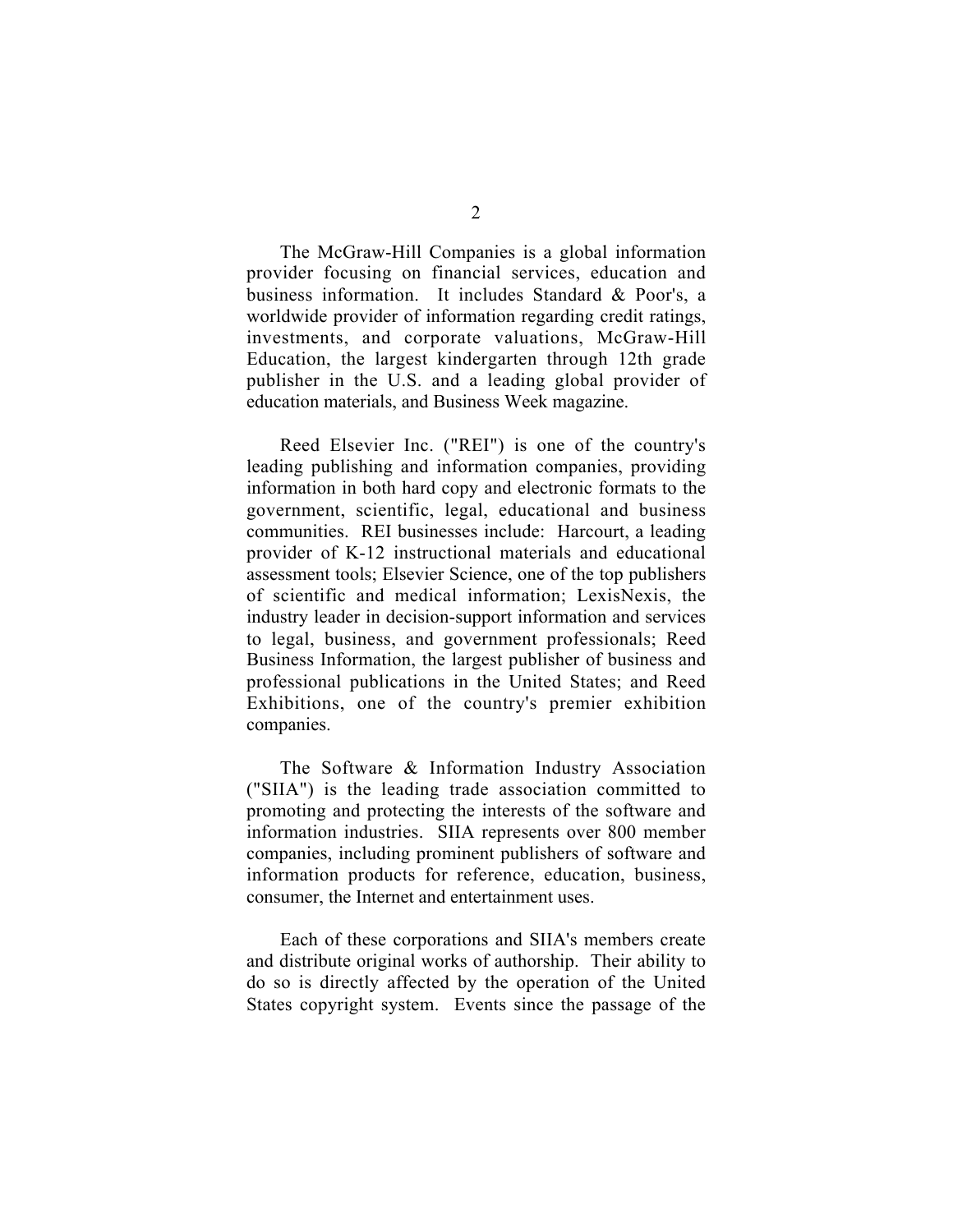Copyright Revision Act of 1976 make it critical that Congress retain the constitutional authority to amend the law in response to technological and international developments.

*Amici* file this brief in support of respondent Attorney General because of the implications of petitioners' arguments for the functioning of the U.S. copyright system. Petitioners assert limits on Congress's authority under the Copyright Clause that, if adopted, would significantly curtail the ability of Congress to enact effective copyright legislation in the future; those arguments also cast doubt upon many past exercises of the copyright power that *amici* rely on to protect their intellectual property.

#### **SUMMARY OF ARGUMENT**

The complaint in this case appears not to present a justiciable controversy. Petitioners base their standing to sue the Attorney General on their alleged fear of criminal prosecution if they reproduce works originally published in the 1920s that have remained in copyright because of the 1998 Copyright Term Extension Act ("CTEA").<sup>2</sup> Petitioners, however, do not allege that they have actually infringed any 1920s copyrights, nor do they allege that there are specific, named works they wish to reproduce, that those works are, in fact, still in copyright, and that petitioners have been unable to secure permission to publish from the copyright owners. Petitioners have not been threatened with either prosecution or civil suit. And, even if one of the petitioners were to infringe an existing copyright at some time in the future, the possibility of a federal prosecution for activities of the type in which they engage is, at best, extremely remote. In these circumstances, petitioners' wholly subjective "fear of prosecution" for actions they have

 <sup>2</sup> <sup>2</sup> Pub. L. No. 105-298, 112 Stat. 2827 (1998).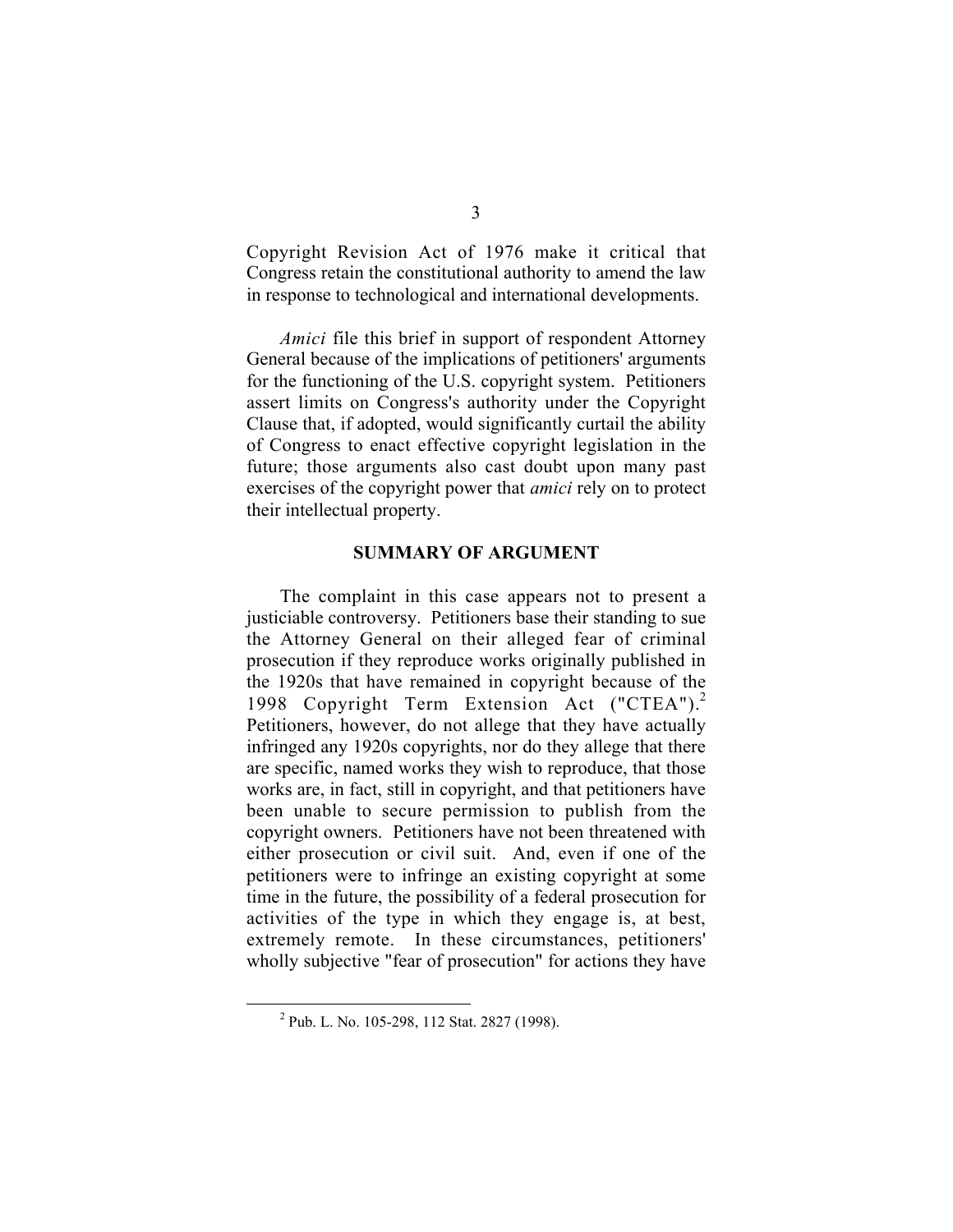not taken does not establish justiciability. Their failure to specify the actions they wish to take also deprives the case of the concreteness that Article III requires.

On the merits, petitioners base their position on an extraordinarily narrow and incorrect view of Congress's power under the Copyright Clause. According to petitioners, the *only* purpose that can support a copyright law—*i.e.,* the *only* way that such a law can be said to "Promote the Progress" of literature and art—is for it to provide incentives for authors to create new works. According to that view, the new term of copyright provided by the CTEA cannot be applied to works created before enactment of the CTEA because "a term granted to a work already in existence, does not promote Science." Pet. Br. 10.

This oddly wooden limitation is completely inconsistent with the theory and history of U.S. copyright laws. It fails to take into account that the first U.S. Copyright  $Act<sup>3</sup>$  accorded statutory copyright to works already in existence, that every term extension since 1790 has applied to works already in existence, and that other new benefits of copyright, such as increased penalties for infringement and new exclusive rights for copyright owners, have also commonly (and commonsensically) been made available to the proprietors of existing copyrights, as well as to authors of future works. Petitioners' crabbed limitation on Congress's power would not only invalidate a wide array of copyright laws enacted by Congress in the past, it would also hamstring the ability of Congress to enact future copyright statutes to deal with threats to the rights in existing works.

Finally, petitioners' invocation of the First Amendment turns on their assumption that the "freedom of speech"

 $\frac{1}{3}$ <sup>3</sup> Act of May 31, 1790, 1 Stat. 124.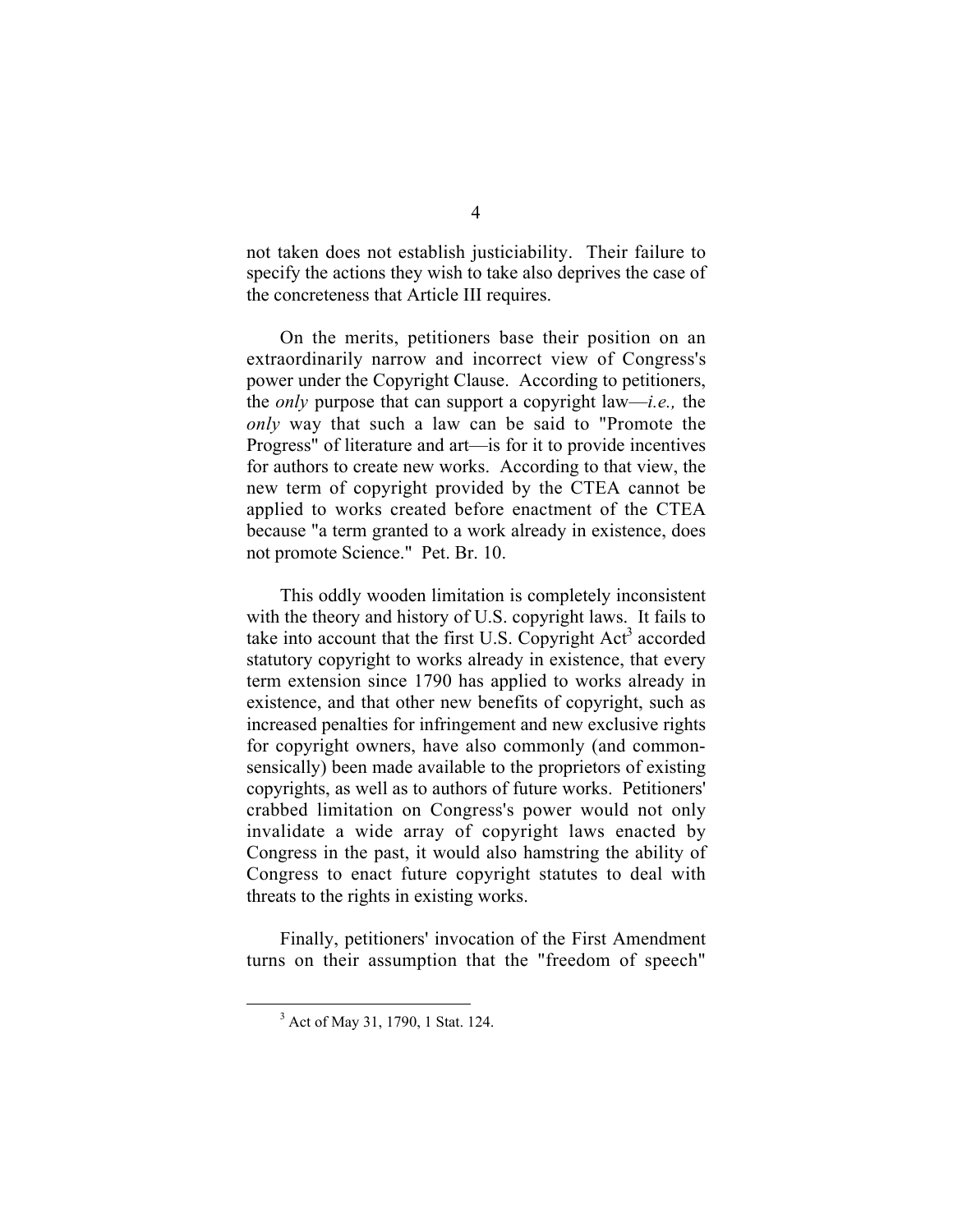protected by that Amendment includes the right to mechanically reproduce and distribute the copyrighted works of others without their permission, and even against their expressed wishes. *Amici* doubt the validity of that premise. But even if copyright infringement is to be considered as constituting First Amendment activity, Congress's enactment of a valid, content neutral copyright law pursuant to an explicit Article I power merely constitutes action supported by important governmental interests. And inclusion of a broad fair use provision in that law, coupled with the doctrine that copyright protects only an author's particular means of expression—not the ideas set forth through that expression—amply satisfies any narrow tailoring requirement.

#### **ARGUMENT**

#### **I. THE PETITION DOES NOT PRESENT A JUSTICIABLE CONTROVERSY**

Although justiciability was not questioned below,<sup>4</sup> *amici* believe that the complaint in this case does not present a justiciable controversy. This Court has repeatedly emphasized that constitutional issues may be resolved by federal courts only when those issues arise between real adversaries in a concrete factual context.<sup>5</sup> The present proceeding does not remotely meet that standard.<sup>6</sup>

<sup>&</sup>lt;sup>4</sup> In the court of appeals, respondent questioned petitioners' standing to claim that the First Amendment is violated by the application of the CTEA to works "yet to be created." *See Eldred v. Reno*, 239 F.3d 372, 375 (D.C. Cir. 2001). Petitioners no longer challenge the constitutionality of the CTEA's prospective application. *See* Pet. Br. 48. <sup>5</sup> *See, e.g.*, *United Public Workers of America v. Mitchell*, 330 U.S.

<sup>75, 89 (1947) (&</sup>quot;For adjudication of constitutional issues 'concrete legal issues, presented in actual cases, not abstractions' are requisite. This is as true of declaratory judgments as any other field.") (internal citation omitted); *Valley Forge v. Americans United for Separation of Church*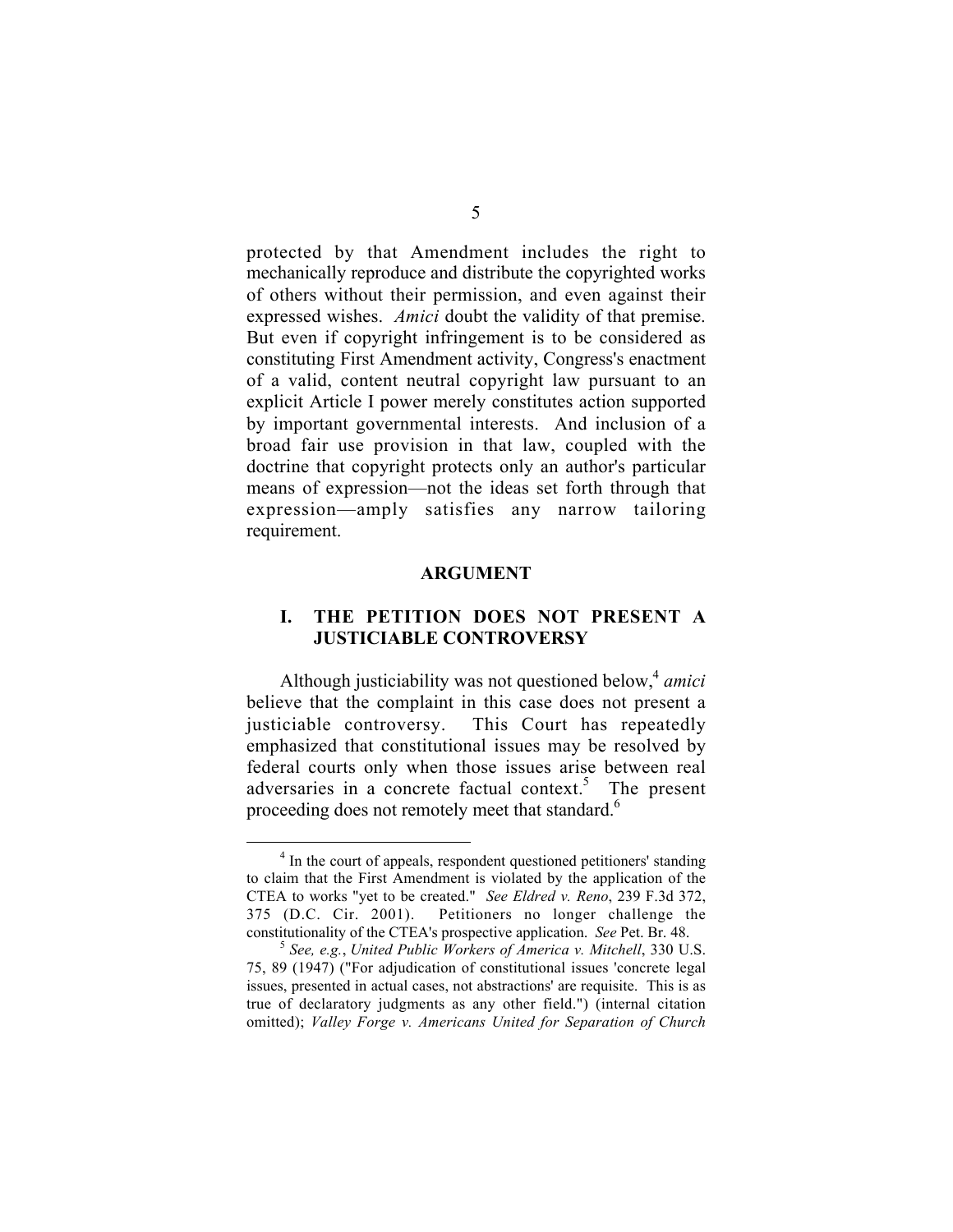Petitioners and their *amici* have a strong philosophical disagreement with Congress's 1998 decision to extend the term of U.S. copyright by 20 years. They seek to bring that policy dispute to this Court by basing a constitutional claim on their allegation that "certain of the plaintiffs were preparing to use in some way" works that would have fallen out of copyright<sup>7</sup> but for enactment of the CTEA, and that these unspecified petitioners have a "fear of prosecution" if they do so. Pl.'s 2d Amd. Compl. ¶14. Petitioners have not, however, named the works certain of them wish to use, stated the way in which those petitioners wish to use those works, alleged that the works are still, in fact, in copyright or alleged that the use petitioners wish to make of the works would actually be prohibited by the Copyright Act. Nor do petitioners allege that they cannot obtain permission from copyright owners to use the works. Petitioners indeed have not even included as defendants, much less identified, the

 $\overline{a}$ 

by the parties and may be raised at any time, including by the Court on its own motion. *See*, *e.g.*, *Ins. Corp. of Ireland Ltd. v. Companie des Banxites de Guinee*, 456 U.S. 694, 702 (1982).<br><sup>7</sup> The CTEA added a twenty-year extension to the term of subsisting

copyrights. A work published in 1923 would have initially been entitled to two 28-year terms of copyright if the author complied with applicable statutory formalities, terms that would have ended in 1979. When Congress passed the comprehensive 1976 revision of the Copyright Act, it extended the term of subsisting copyrights so that copyrights in their second 28-year term would have a term of 75 years from the date of publication. Thus, works published in 1923 would have fallen out of copyright at the end of 1998, the year in which petitioners' complaint was filed, but for the enactment of the CTEA in October of that year.

*and State*, 454 U.S. 464, 472 (1982) (Legal questions must be resolved "not in the rarified atmosphere of a debating society, but in a concrete factual context conducive to a realistic appreciation of the consequences of judicial action."); *Coleman v. Miller*, 307 U.S. 433, 460 (1939) (Frankfurter, J. dissenting) ("[C]ourts will not pass upon . . . abstract, intellectual problems, but adjudicate concrete living contest[s] between adversaries.") (internal quotation omitted).<br><sup>6</sup> A defect in subject-matter jurisdiction is, of course, not waivable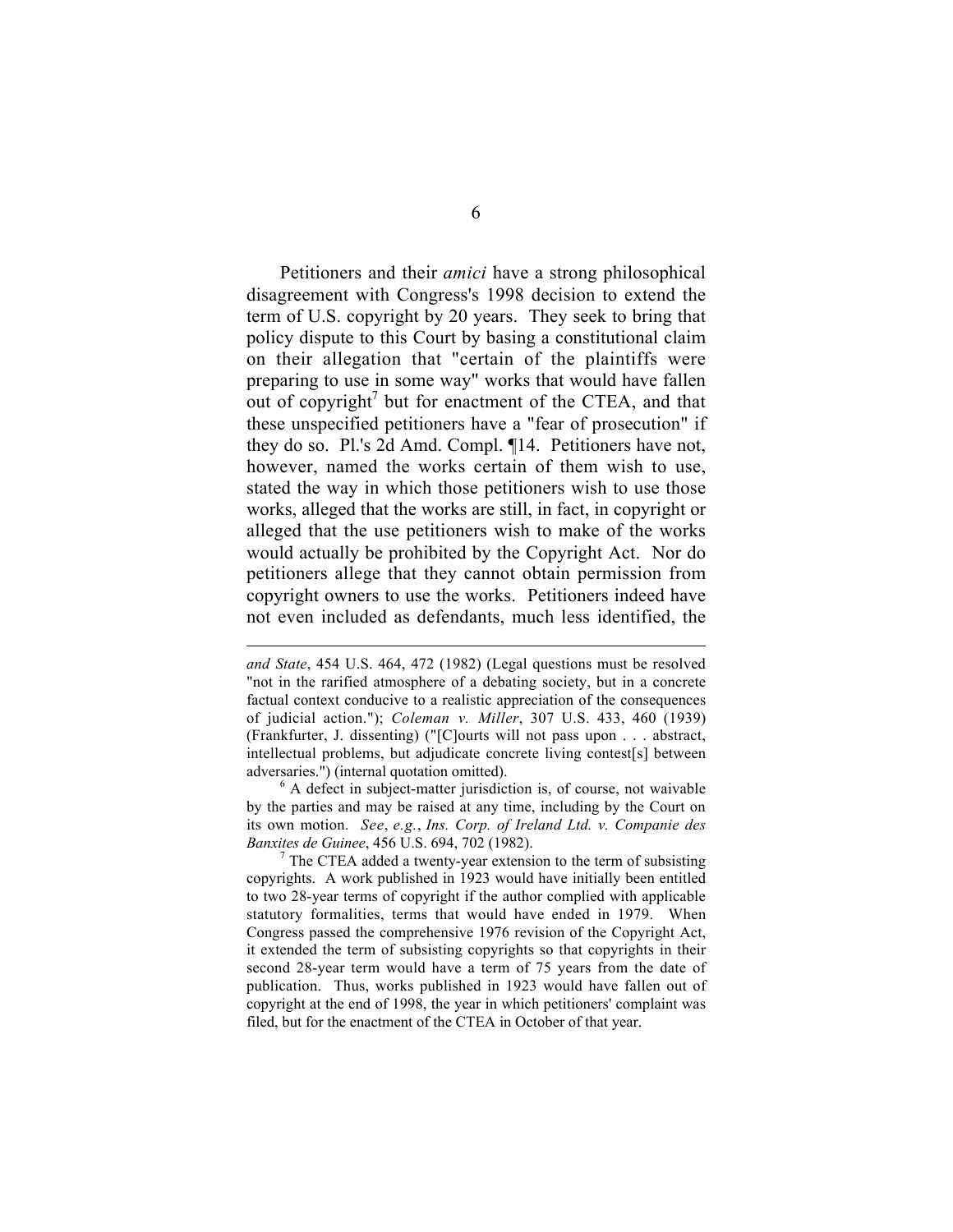owners of the copyrights in the works in which they supposedly are interested. They seek relief only against the Attorney General, who has no civil copyright enforcement authority and who has never threatened criminal enforcement against petitioners or allegedly prosecuted anyone for activities similar to those in which they purportedly wish to engage. Petitioners thus present an unripe, academic and completely hypothetical controversy against a nonadversarial party defendant. Such a "case" is not justiciable.

#### **A. The Attorney General Is Not A Proper Defendant In The Absence Of A Credible Threat of Federal Criminal Prosecution**

The federal Copyright Act creates private rights that are almost entirely privately enforced. The United States does not civilly enforce the rights of copyright owners, nor does it claim copyright in its own works. The Attorney General is thus not an adverse party $8$  in this case unless petitioners are under a real and immediate threat of criminal prosecution by the United States.<sup>9</sup> Petitioners allege no such threat and, in fact, none exists.

<sup>&</sup>lt;sup>8</sup> The Attorney General must, however, be given notice of federal court challenges to the constitutionality of an Act of Congress affecting the public interest, and may intervene if he so wishes. 28 U.S.C. § 2403(a). This intervention authority applies only when a justiciable controversy against an actual adversarial defendant exists; it plainly does not authorize suit to be brought against the Attorney General simply because plaintiff wishes to challenge the constitutionality of a federal statute. <sup>9</sup> *See*, *e.g.*, *O'Shea v. Littleton*, 414 U.S. 488, 491, 493 (1974)

<sup>(</sup>complaint seeking declaration against officials based on discriminatory prosecution practices dismissed because no plaintiff was facing prosecution); *Boyle v. Landry*, 401 U.S. 77, 80-81 (1971) (dismissing declaratory judgment action against criminal intimidation statute because no plaintiff had actually been charged under the statute); *Golden v. Zwicker*, 394 U.S. 103, 109 (1969) (First Amendment challenge to statute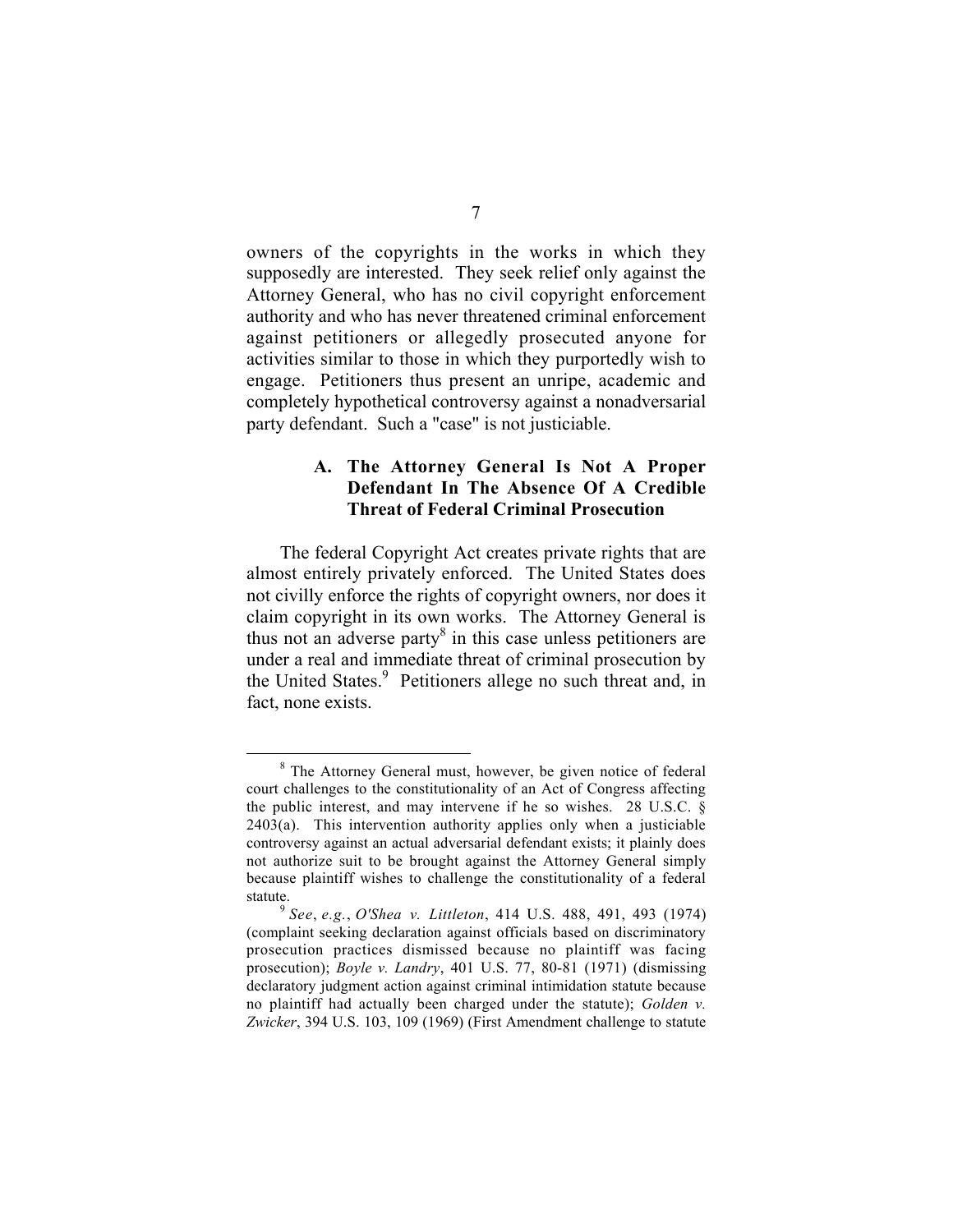Petitioners collectively allege that they have a "fear of prosecution by Defendant [Ashcroft] for violations of the NET Act." Pl.'s 2d Amd. Compl. ¶ 16. No basis for this wholly subjective fear is set forth in the complaint. No petitioner alleges, for example, that he, she or it has ever been investigated, prosecuted or in any way threatened with federal prosecution for copyright infringement. No petitioner even alleges that they have been the subject of any past (or threatened future) *civil* copyright infringement action. The complaint contains no allegation that any person, entity or company that conducts activities similar to those conducted by any of the petitioners has ever been subjected to (or even investigated for or threatened with) a criminal prosecution.<sup>10</sup>

In these circumstances, there is simply no existing threat that any petitioner faces or would face imminent criminal prosecution by the United States even if one or more of the petitioners should, at some time in the future, violate a thenexisting copyright. It is important to bear in mind that the occurrence of an act of copyright infringement does not inevitably, usually, or even ordinarily lead to a federal criminal prosecution. Federal prosecutions for copyright infringement are, in fact, extraordinarily rare. *Amici* could, for example, find no criminal case under the 1976 Copyright Act—reported or otherwise—in which the basis for prosecution was the reproduction of books or sheet music,

prohibiting distribution of anonymous election literature non-justiciable because the prospect of prosecution was neither "real nor immediate"). <sup>10</sup> Even were an infringement of a 1923 work to occur, the

<sup>\$1,000.00—</sup>within 180 days—threshold for NET prosecution would rarely be met. The described activities of some of the petitioners actually appear to make them legally *immune* from prosecution. Most of the petitioners appear to specialize in out-of-print works and works of extremely limited general interest and valuing the damage caused by the infringement of an out-of-print work is extremely difficult.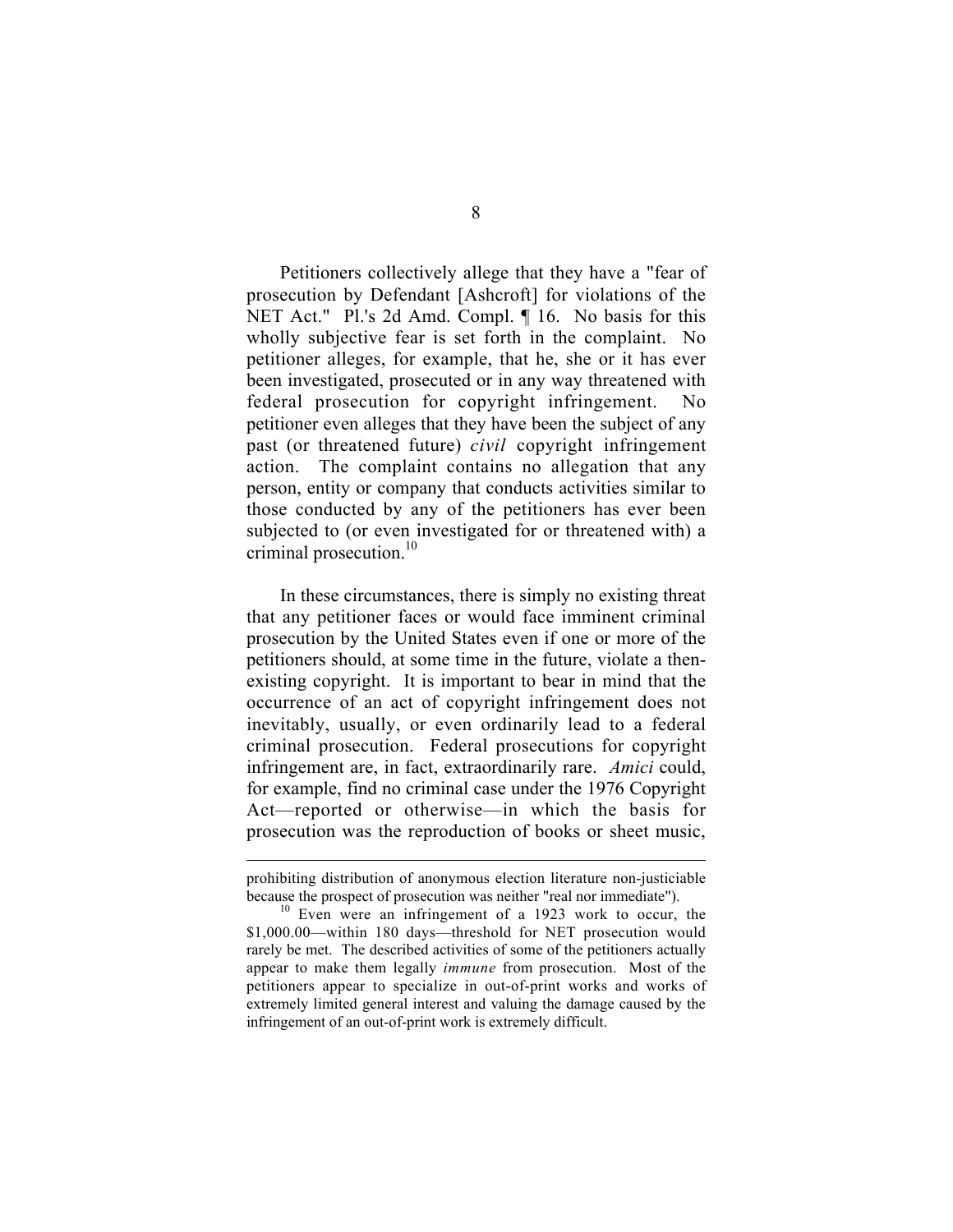much less a criminal case based on the distribution of sheet music or books that were in the last twenty years of their copyright term. $11$  The dearth of reported cases is confirmed by *amicus'* practical experience. *Amicus* SIIA has an extensive antipiracy program, through which it enforces copyrights on behalf of its members. In SIIA's experience, even in those instances when hundreds of thousands of dollars are involved, it is *extremely* difficult to convince federal prosecutors to bring cases involving infringements of works released last year, much less seventy years ago. In light of the routine appearance of pirated software, music, and motion pictures on the Internet before or within days of their public release, it strains credulity to believe that the Justice Department would make prosecuting infringement of works published in 1923 a law enforcement priority.<sup>12</sup>

Moreover, not only have petitioners sued a party (the Attorney General) with whom they have no justiciable dispute, they have failed to sue any of the only parties with whom they *might* have such a dispute—the owners of copyrights of works they supposedly wish to reproduce.

Petitioners' failure to include or identify any of the copyright owners whose rights are involved is more than a technical omission. Copyright owners may have important information and highly relevant perspectives to contribute to judicial consideration of the constitutionality of the

 <sup>11</sup> *See, e.g.*, *Department of Justice*, *Computer Crime and Intellectual Property Division*, http://www.cybercrime.gov/ipcases.html (visited June 21, 2002) (listing representative criminal intellectual property cases in the last three years). The problem of seventy-year old works reproduced on the Internet is not a law enforcement (or even in some cases a copyright owner's) priority.<br><sup>12</sup> If a petitioner sought to bring an action for declaratory judgment

against a copyright owner, the failure to allege an existing threat of suit for infringement would defeat federal jurisdiction. *See generally* Wright and Miller, Federal Practice and Procedure, § 2761.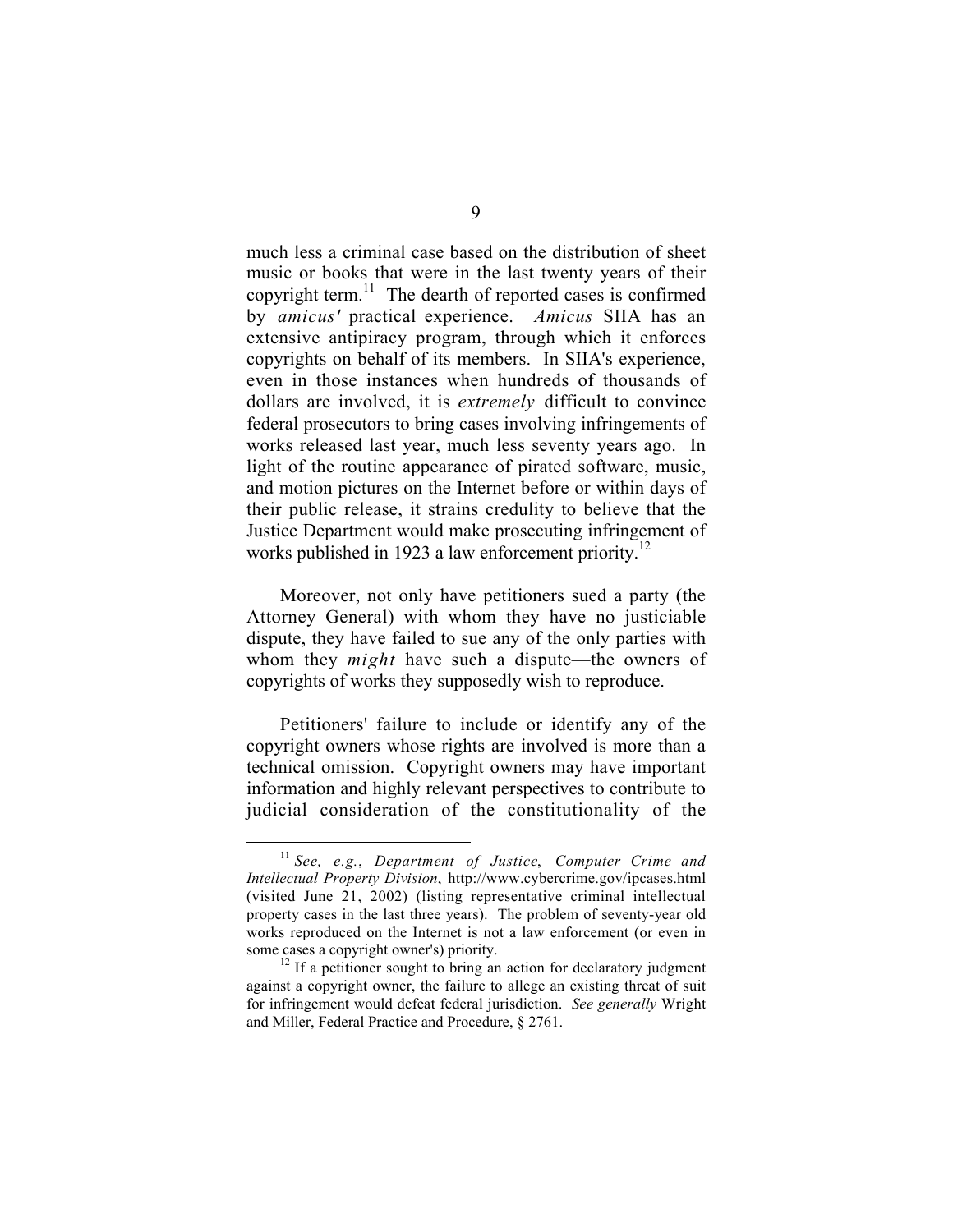application of the CTEA to 1923 works. Petitioners' principal argument on the merits is that Congress had no rational basis for believing that the extension of the 1923 term of copyrights would contribute to the progress of literature, art, and music. The owners of those copyrights—those whom Congress intended to benefit from the extended term—are uniquely situated to provide information about the ways in which an extended term for their works may encourage distribution, preservation or creation of works of literature or art, or otherwise further the many proper objectives of copyright law. Their conspicuous absence deprives this case of the concreteness necessary to render it justiciable.

#### **B. Petitioners Present A Hypothetical And Abstract, Rather Than A Ripe, Concrete Controversy**

Petitioners base their standing to sue on their alleged desire to copy, reprint, perform, restore, or sell 1923 works. Pl.'s 2d Amd. Comp.  $\P$  14, 16. As indicated above, however, petitioners completely fail to specify *which* of those works they wish to use, or to describe *how* they wish to use those works. They allege instead that "*certain of the Plaintiffs* were preparing *in some way*" (emphasis added) to use some such works—primarily those that are out-of-print and of little current commercial value.

By failing to provide specific information about which works they seek to use and how they seek to use them, petitioners have made it impossible to know whether there is a ripe controversy—whether the works they might wish to use are, in fact, presently subject to federal statutory copyright; whether, even if the works are in copyright, petitioners' proposed uses would be prohibited by the Copyright Act; and whether, if petitioners' uses *would*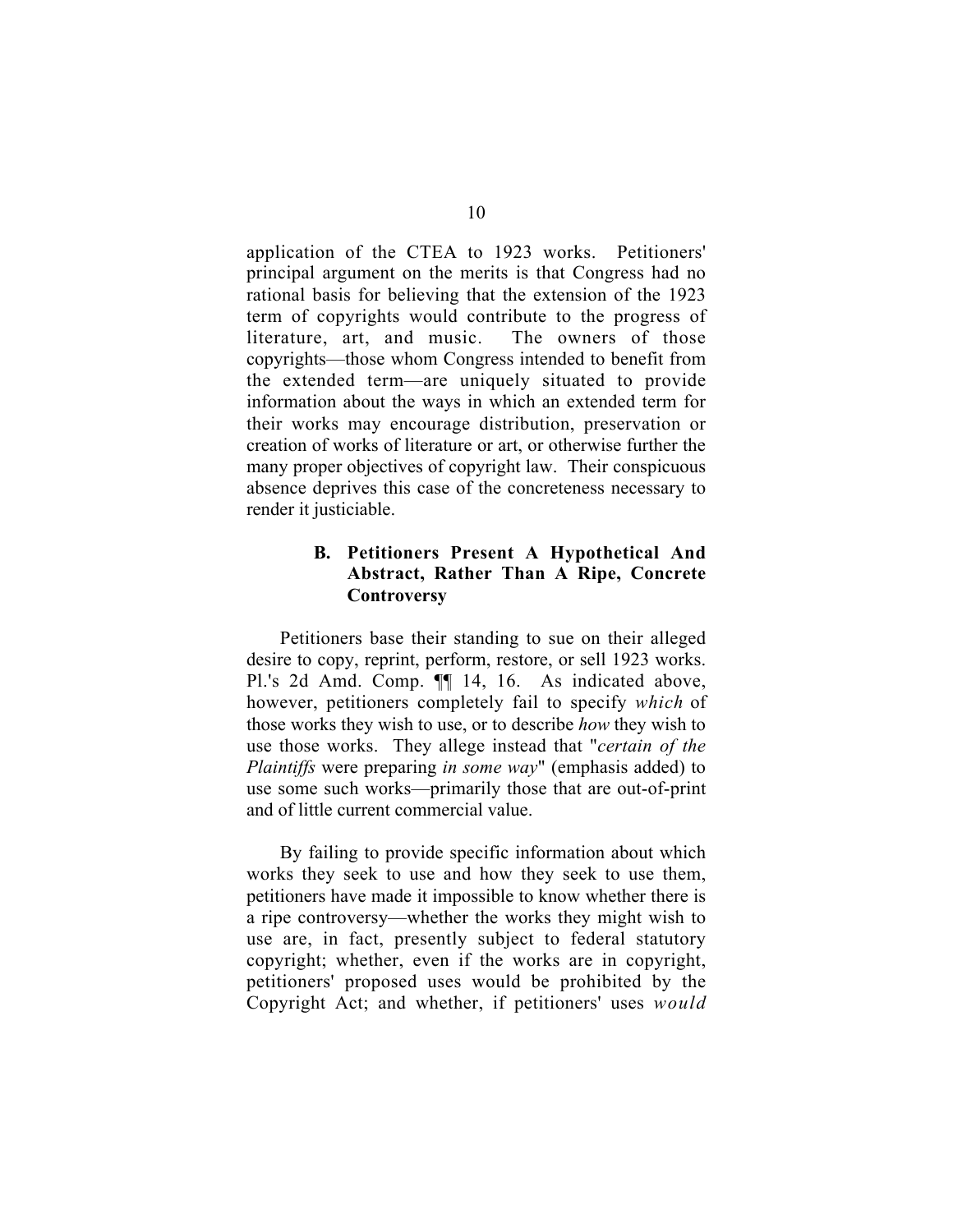constitute copyright infringement, those uses might nevertheless be authorized or permitted by the copyright owner, if authorization were to be requested.

Petitioners' failures may be based on an assumption that *any* work created in 1923 would, of necessity, have had its copyright extended by the CTEA, and that any use of any such work by a petitioner would necessarily constitute an act of copyright infringement. Such an assumption would be entirely incorrect.

> *First*, the fact that a work may have been created in 1923 does not mean that the copyright term would have started to run in that year or even within the next several years. In 1923—and indeed for the whole history of the U.S. statutory copyright law between 1790 and 1978—federal copyright protection typically began at the time of *publication* of a work, not at the moment of its creation.<sup>13</sup>

> *Second*, not all works published in 1923 are the subject of statutory copyright protection. Such a work, for example, might fail to meet the constitutionally required standard of originality, see 17 U.S.C. § 101; *Feist Pubs. v. Rural Telephone*, 499 U.S. 311 (1991), or might be a work, such as a sound recording, that was not the subject of federal copyright at that time. $14$

 <sup>13</sup> *See, e.g.*, Act of March 4, 1909, § 10, 35 Stat. 1075 (1909); Act of Feb. 3, 1831, § 5, 4 Stat. 436 (1831); Act of May 31, 1790 § 3, Stat. 124 (1790). Even under current law, a work is not "created" until it is fixed in tangible form. 17 U.S.C. § 102(a).<br><sup>14</sup> *See* 17 U.S.C. § 301(c) (pre-1972 sound recordings subject to

state common law protection).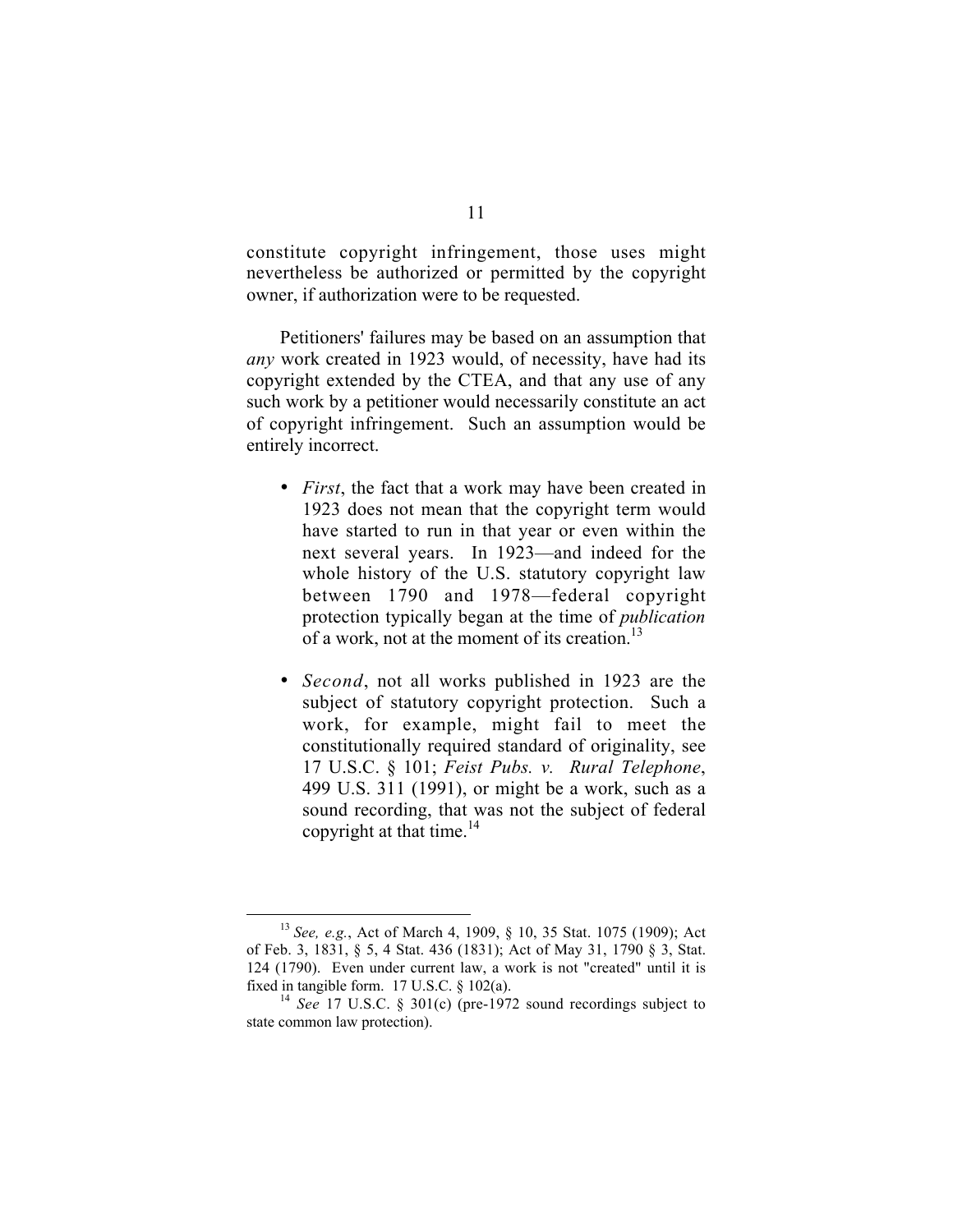*Third*, many works first published in 1923 may not be under copyright protection, failure to comply because of the formalities that were required in order to obtain and keep statutory copyright. Under the 1909 Act, an author or his or her assignee would irrevocably lose statutory protection if the work were published without a proper notice of copyright.<sup>15</sup> Moreover, if the copyright proprietor did not comply with the complex renewal provisions, the copyright was forfeited at the end of its initial 28-year term.<sup>16</sup>

*Fourth*, even if copyright were properly obtained and renewed for a 1923 work, the desired use of that work by one of the petitioners may well not be proscribed by today's copyright statute. Petitioner Jill Crandall, for example, alleges that she has been prevented from "freely copying [unspecified musical] works that were copyrighted in 1923" that she wishes to perform with the church choir that she directs. Pl.'s 2d Amd. Compl. ¶¶ 36-38. Even if these works have survived the copyright formalities, their performance at church services is exempted from the exclusive rights that currently belong to a copyright owner. 17 U.S.C. § 110(3). And copying the scores of those works for purposes of a church performance, may—depending upon the size of her choir, whether the scores are out of print, $17$  what is done with the

<sup>&</sup>lt;sup>15</sup> Act of March 4, 1909, § 10.

<sup>&</sup>lt;sup>16</sup> The initial term of copyright in 1923 was 28 years, with an additional 28-year term potentially available to the copyright owner, but only if an eligible person applied for renewal in the proper form and within the strictly limited window of time provided for that purpose. If renewal were not properly applied for and obtained, copyright would terminate at the end of the initial 28-year term. *See* Act of March 4, 1909, § 24. <sup>17</sup> *See Harper & Row v. The Nation*, 471 U.S. 539, 553 (1986)

<sup>(</sup>observing that "a key, though not necessarily determinative, factor in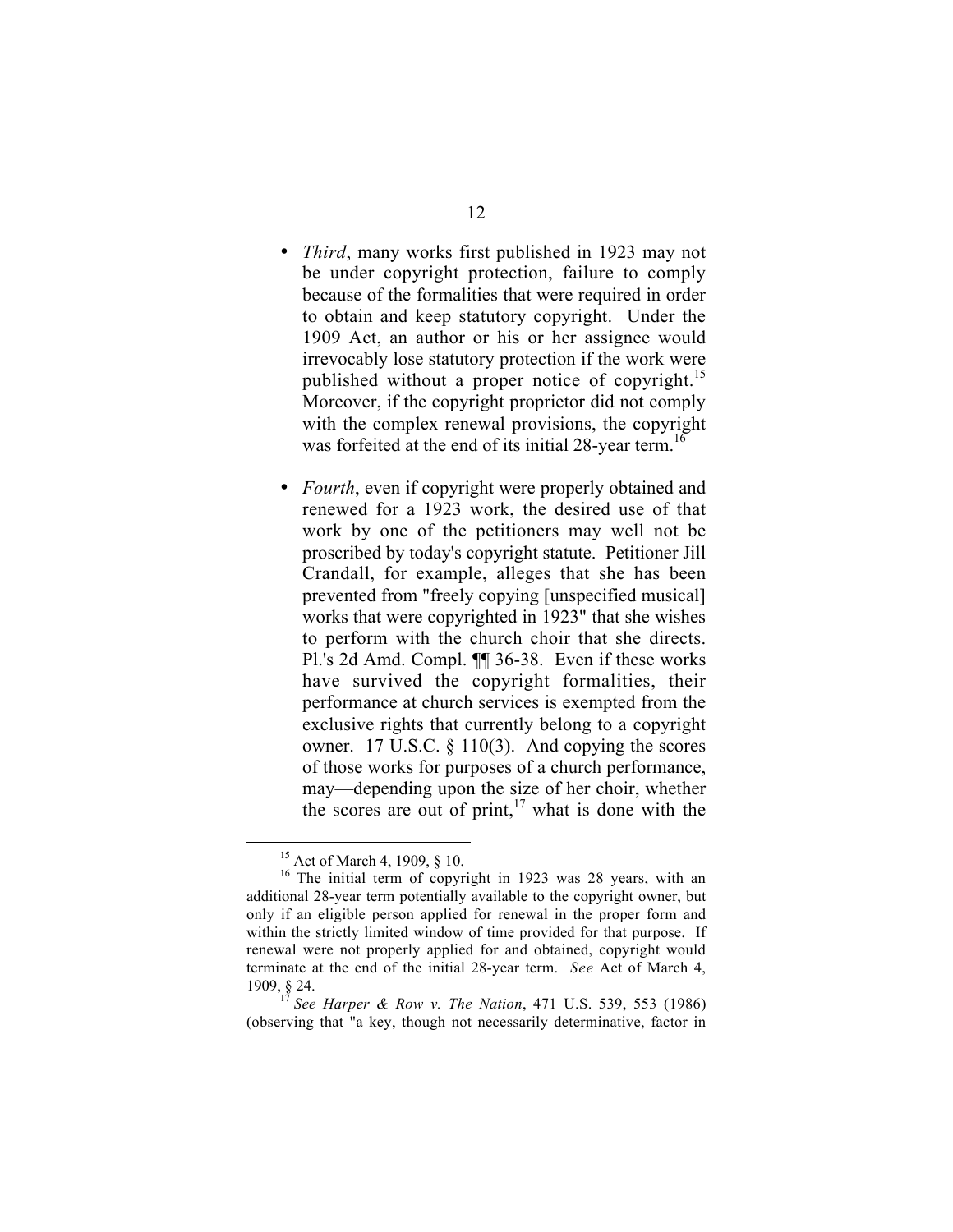scores after the choir performance, and other factors too numerous to describe<sup>18</sup>—might well constitute fair use of the material, thus providing a complete defense to an infringement action.

*Finally*, in order to violate the federal copyright statute, a defendant must make the work available *without the consent of the copyright owner*. Having failed to specify the works they wish to use, petitioners obviously cannot (and do not) allege that they have sought permission from any copyright owner to republish any work, or that they have been unable to obtain permission.

In sum, petitioners allegations show, at most: (1) that some works created in 1923 are presently subject to copyright; (2) that some petitioners might at some time wish to use one or more or these works; (3) that such uses might possibly be prohibited by the Copyright Act; (4) that the owners of the copyright might possibly not authorize petitioners' uses; and (5) that one or more petitioners therefore might someday possibly be threatened with federal criminal prosecution. A case based on that chain of hypothetical possibilities is not an appropriate context for judicial resolution of the constitutionality of an important federal statute.

fair use is whether or not the work is available to the potential user," and that "If the work is 'out of print' and unavailable for purchase through normal channels, the user may have more justification for reproducing it"). The nonprofit use of out-of-print material by other petitioners may also constitute fair use.<br><sup>18</sup> Fair use is copyright's equitable rule of reason that balances a

variety of interests in determining whether infringement is excused in a particular case. *See Sony v. Universal Studios*, 464 U.S. 417, 448 n.31 (1984) (noting the case-by-case nature of fair use).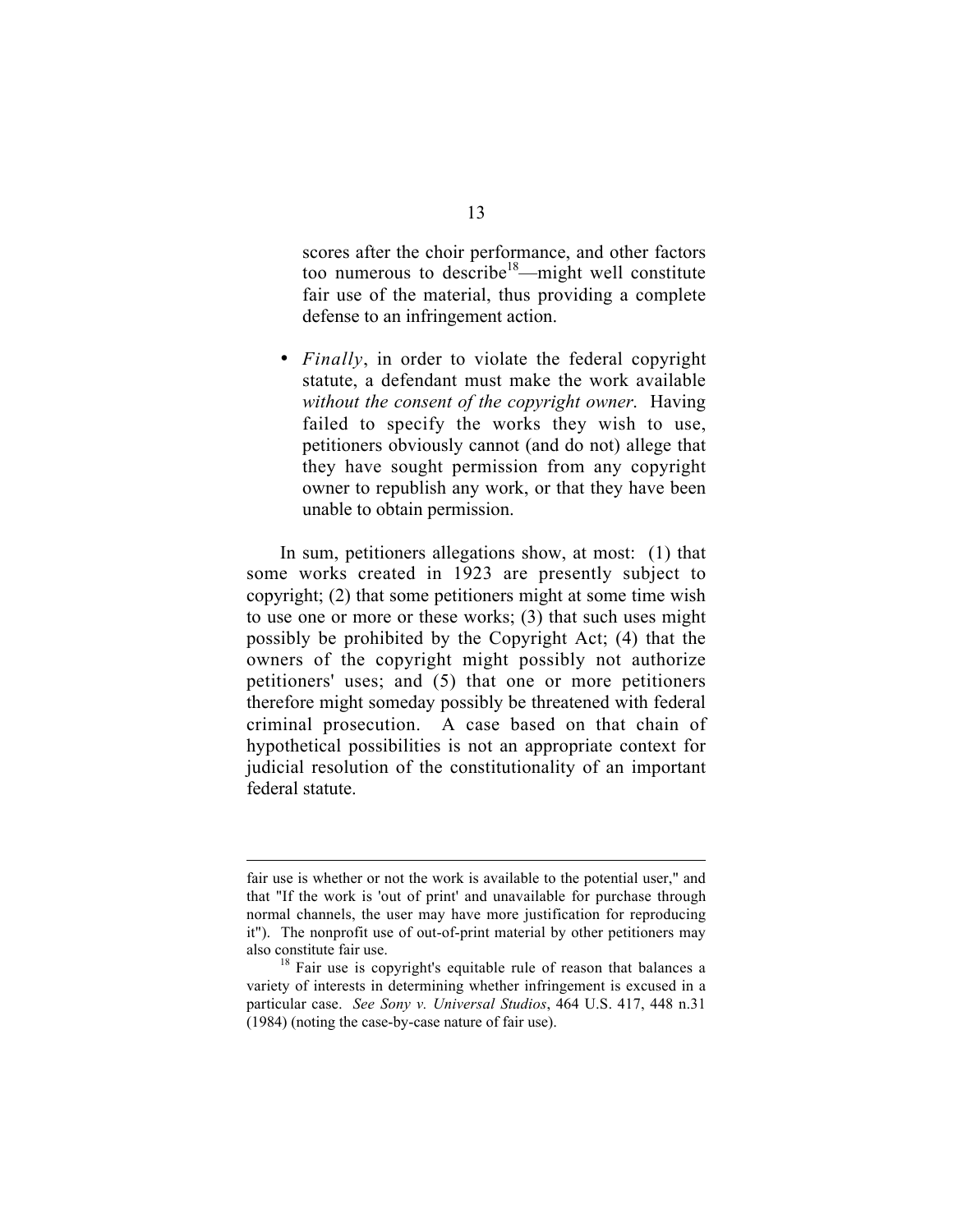### **II. THE CTEA IS A VALID EXERCISE OF CONGRESS'S AUTHORITY UNDER THE COPYRIGHT CLAUSE**

Petitioners argue that the "retroactive" application of the CTEA's new term of copyright to works that existed at the time of the CTEA's enactment is unconstitutional. Pet. Br. 17-31. They base their argument on their assertion that the single permissible purpose that can justify a copyright law—*i.e.*, the only way that such a law can "Promote the Progress" of literature, music and art—is for it to stimulate authors to create new works.<sup>19</sup> Since extension of the term of copyright for a work already in existence cannot serve as an incentive for the production of that work, petitioners argue, such an extension cannot be a valid federal copyright  $law<sup>20</sup>$ 

This is an odd and artificially straitjacketed view of what Congress can do to "promote the Progress of Science and useful Arts."<sup>21</sup> It is inconsistent with the theory and history

<sup>&</sup>lt;sup>19</sup> See Br. or Petitioner at 22-23 (To promote the "Progress of Science," a copyright term must, "stimulate . . 'the creative activity of authors.' . . . Whatever else a [copyright law] may do, it must promote 'creative activity' to satisfy the limits of the Constitution."). <sup>20</sup> *See* Pet. Br. 22 ("It follows that a blanket extension of existing

copyrights cannot be a 'limited Time []' that 'promotes the Progress of Science.' It cannot, because the incentive is being given for work that has already been produced. Retroactive extensions cannot 'promote' the past. No matter what we offer Hawthorne or Hemingway or Gershwin, they will not produce anything more.").

Petitioners similarly argue that extending the copyright term of existing works violates what they call the "Quid Pro Quo Requirement" of the copyright clause. Pet. Br. 23 ("[Congress's] Copyright Clause power is contingent upon an exchange. As nothing is received by the public in exchange for, or conditioned upon, the retroactive extension [of copyright to existing works] CTEA is beyond Congress's power.").

 $^{21}$  *Amici* agree with the court of appeals that the introductory. language of the Copyright Clause is not a judicially enforceable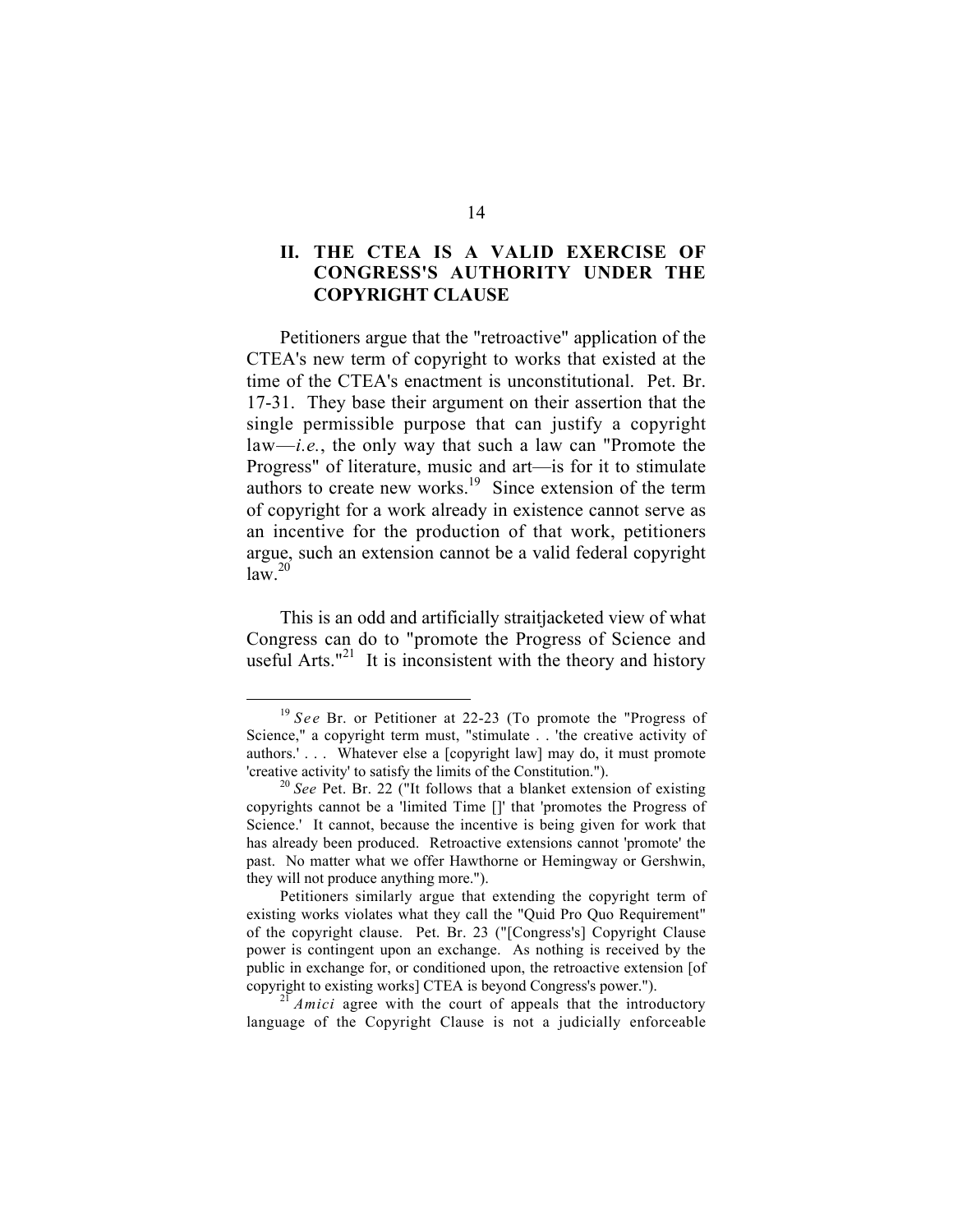of U.S. copyright laws and it fails utterly to appreciate that progress in art, literature and music and knowledge in society can be promoted in a variety of ways in addition to the direct stimulation of the creation of new works. The reasons given by Congress for enactment of the CTEA, such as encouraging dissemination, increased life expectancy of authors and their heirs, and international harmonization are more than sufficient for the exercise of its Article I power, and are consistent with the historical exercise of that power over the last 200 years. If adopted, petitioners' contention would handcuff Congress in addressing important copyright problems in the future, and it would, in addition, render unconstitutional all or part of virtually every copyright statute that Congress has ever enacted.

### **A. Petitioners' Argument is Inconsistent With the History of the Copyright Clause, and Takes an Unduly Narrow View of How Congress May Promote Progress**

1. Throughout most of the history of federal copyright law, that law provided protection upon publication and dissemination, not upon creation.

For almost two hundred years, with minor exceptions, federal copyright protection did not attach upon creation of a work, but only when the work was published with the necessary formalities—*i.e.*, when copies of the work were

limitation on Congress's powers under that Clause. *See Eldred v. Reno*, 239 F.3d 372, 380 (D.C. Cir. 2001). Because *amici* understand that respondent and other amici will address this point in detail, we focus our comments on petitioners' incorrect interpretation of the constitutional language.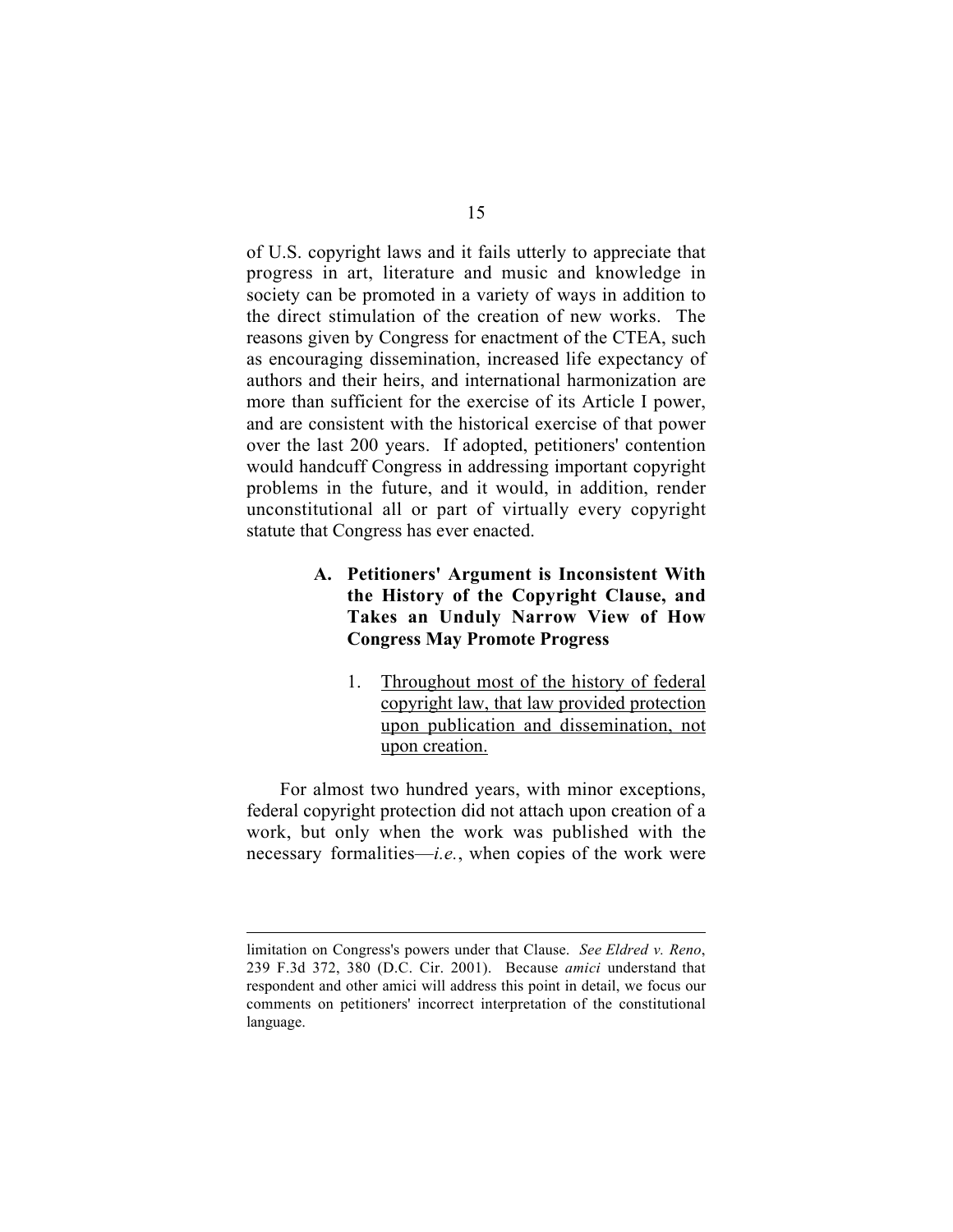distributed to the public with notice of copyright.<sup>22</sup> During the time period between a work's creation and its publication, copyright protection was the exclusive province of state law.<sup>23</sup> Thus, for most of its history, federal copyright law directly provided incentives to the process of *dissemination*, not creation.<sup>24</sup> It was not until January 1, 1978, the effective date of the Copyright Revision Act of 1976, that federal copyright protection attached at the time of a work's creation and fixation in tangible form.

Clearly, the Congress that enacted the first federal copyright law in 1790, and the Congresses that enacted the major copyright revision laws in  $1831$ ,<sup>25</sup> 1870<sup>26</sup> and 1909<sup>27</sup> were primarily concerned with enacting laws pursuant to the Copyright Clause to promote publication and distribution of existing works—something petitioners now tell us is an inadequate constitutional basis for a copyright law.<sup>28</sup> Moreover, even in making the fundamental shift from a publication-oriented copyright law to one that initiates protection upon fixation of original works of authorship, the  $94<sup>th</sup>$  Congress continued to show its concern with

 <sup>22</sup> See, *e.g.*, Act of March 4, 1909, § 10 ("Any person entitled thereto by this title may secure copyright for his work by publication thereof with the notice of copyright required by this title."). Under  $\S$  12 of the 1909 Act, statutory copyright protection was available for certain unpublished works, such as lectures and photographs, that were typically publicly exploited by being performed or exhibited without the distribution of copies to the public.<br><sup>23</sup> Under § 2 of the 1909 Copyright Act, there was no federal pre-

emption of state protection for unpublished works.

 $24$  See Gorman and Ginsburg, Copyright 347 (2002).

<sup>&</sup>lt;sup>25</sup> Act of Feb. 3, 1831, 4 Stat. 436.

<sup>&</sup>lt;sup>26</sup> Act of July 8, 1870, 16 Stat. 212.

<sup>&</sup>lt;sup>27</sup> Act of March 4, 1909, 35 Stat. 1075.

<sup>&</sup>lt;sup>28</sup> Patent law similarly has always focused its protection on the act of making an invention available to the public, not on the act of invention itself. *See Kewanee Oil v. Bicron Corp.*, 416 U.S. 470, 491-92 (1974) (policy of patent law is to encourage disclosure).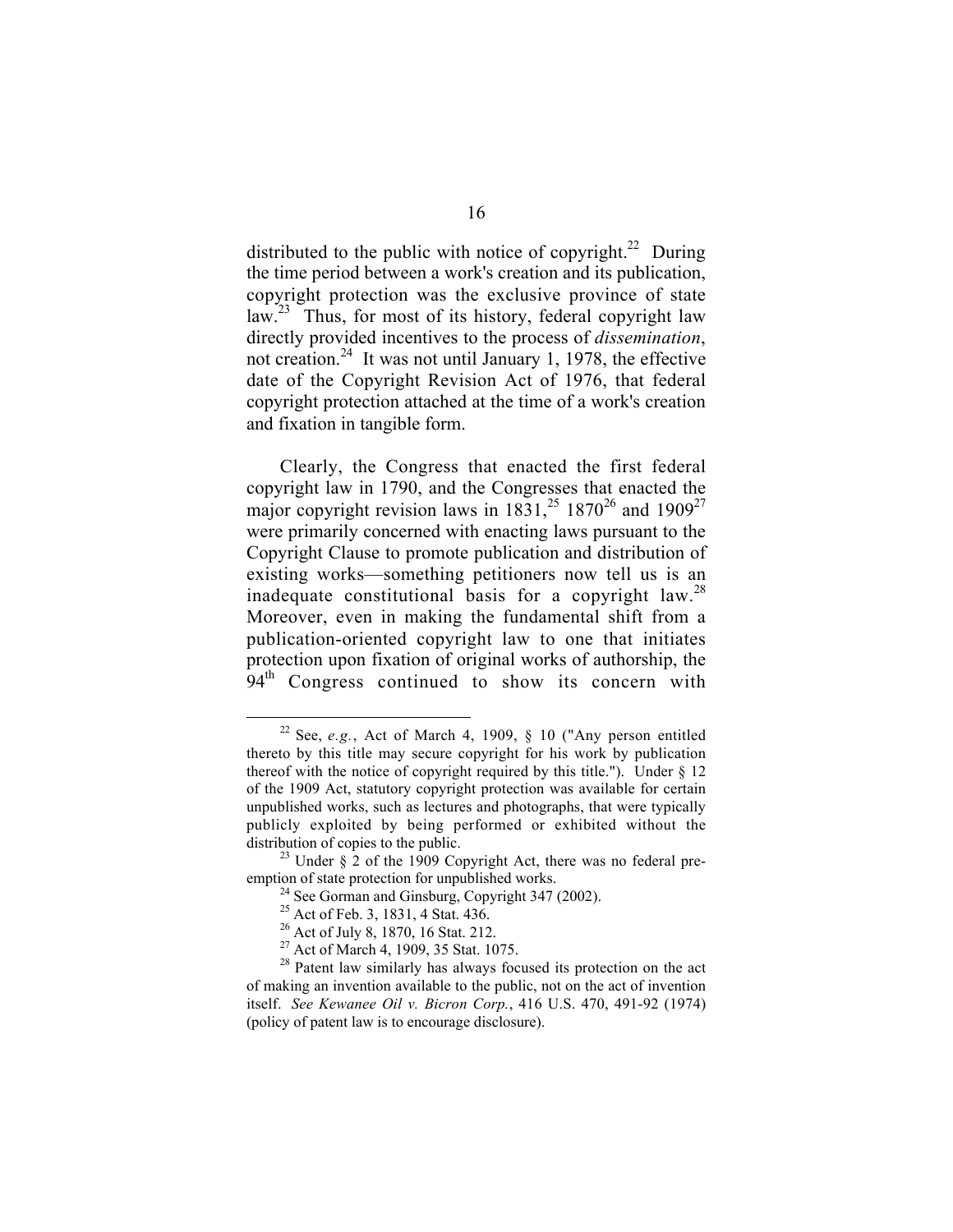encouraging dissemination. Section 303(a) of the 1976 Copyright Act revision terminated state protection for existing unpublished works, substituting federal statutory protection until December 31, 2002. But if the work were published prior to that date, the work was to remain in copyright for 25 additional years. The 94<sup>th</sup> Congress thus extended copyright protection for works created by authors "dead for many years, or even centuries." M. Nimmer & D. Nimmer, Nimmer on Copyright, § 5.04.

> 2. The First Congress clearly understood that its power under the Copyright Clause extended beyond providing incentives for the creation of new work; later Congresses have followed suit.

The Congress that enacted the first Copyright Act in 1790 established a term of federal statutory copyright protection for works to be published in the future—*i.e.*, after enactment of the 1790 Act. In doing so, Congress provided incentives for authors to create new works. But the 1790 Act also afforded federal statutory protection to works already in existence.<sup>29</sup> The First Congress thus could not possibly have believed that its power under the Copyright Clause was, as petitioners contend, artificially and absolutely limited to enactments that would provide incentives for the creation of new works.<sup>30</sup> As the court of appeals correctly observed,

 $29$  The 1790 Act afforded authors protection for "any map, chart, book or books, already printed within the United States," as well as those "already made and composed, but not printed or published, and that shall thereafter be made and composed." Act of May 31, 1790,  $\S$  1.<br><sup>30</sup> Congress took the same action in 1976 when it converted existing

state common-law rights into federal statutory ones. As it had in 1790, Congress in 1976 gave federal protection to works that had already been produced. It could not have done so if it believed that its only authority was to incentivize new works. Nor was Congress in 1790 or 1976 required to protect works already in existence in order to avoid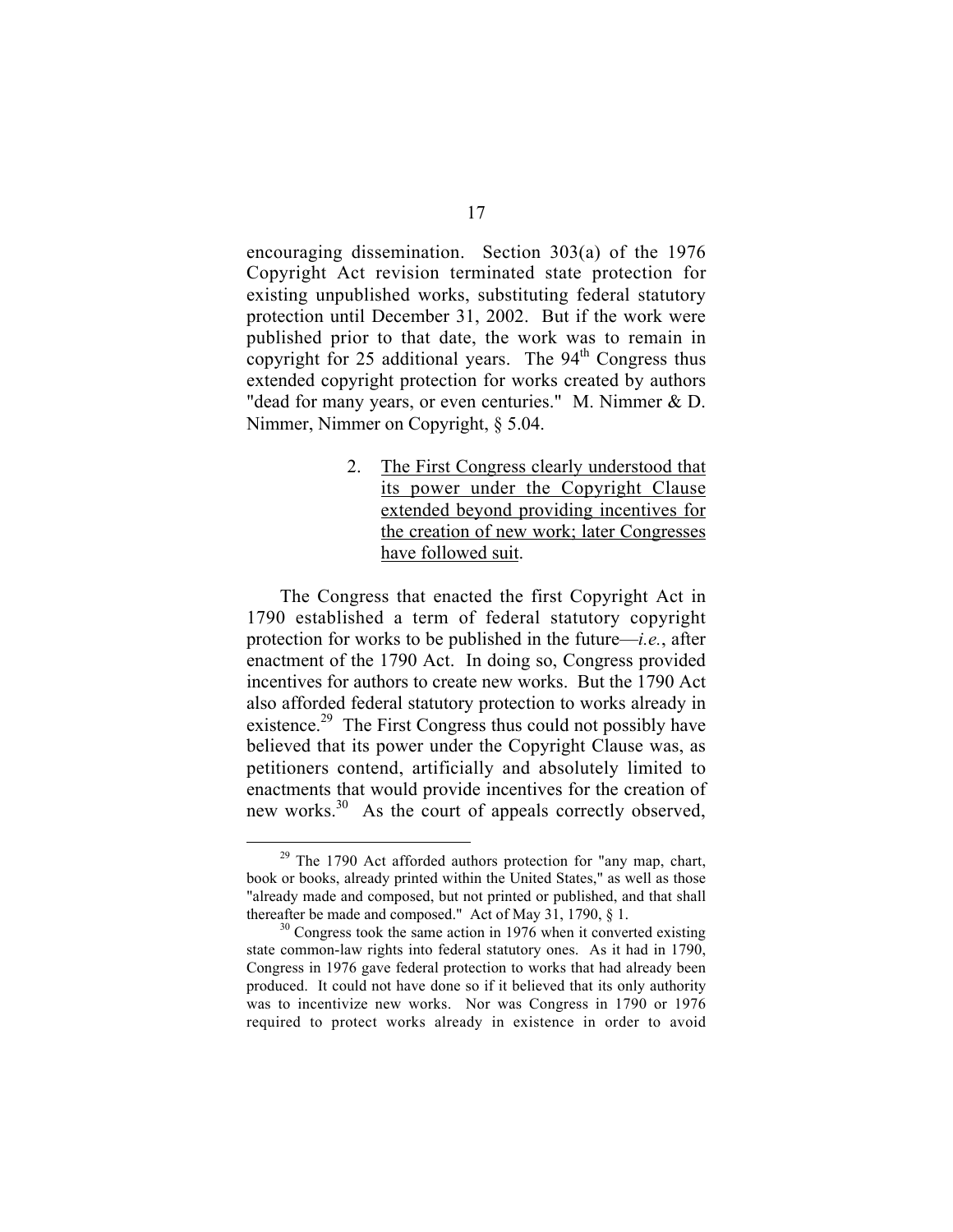"the First Congress was clearly secure in its power under the Copyright Clause *to extend the terms of subsisting copyrights* beyond those granted by the States."<sup>31</sup> And, as this Court noted well over a century ago:

"[t]he construction placed on the constitution by the first [copyright] act of 1790 … by the men who were contemporary with its formation, many of whom were members of the convention which framed it, is entitled to very great weight. $132$ 

Furthermore, every time a subsequent Congress has increased the term of copyright protection it has increased the term of protection for subsisting works, as well as for works yet to be created. Congress took such action in 1831, 1909, 1976 and 1998. This consistent understanding of Congress's copyright power to provide additional protection for existing works has remained legally unchallenged until the instant litigation.<sup>33</sup> Such unchallenged congressional action over the length of our Nation's history is entitled to great weight: "[W]hen it is remembered that the rights thus established have not been disputed during a period of nearly

unjustifiable destruction of existing rights under state law. If it truly believed—as petitioners contend—that it had no constitutional power to confer rights on works already in existence, it could simply have let the States continue to protect those works.

 $31$  239 F.3d at 379 (emphasis added).

<sup>32</sup> *Burrow-Giles Lithographic Co. v. Sarony*, 111 U.S. 53, 57 (1883). Seventeen members of the First Congress had been delegates at the Constitutional Convention. See *Lynch v. Donnelly*, 465 U.S. 668,  $674$  (1983).<br><sup>33</sup> Similarly, each of the interim extensions that preceded the

enactment of the Copyright Revision Act of 1976 extended the renewal *term of subsisting copyrights* that, but for those extensions, would have expired while Congress considered adoption of that omnibus new law*.* M. Nimmer and D. Nimmer, Nimmer on Copyright, § 9.11[A]. Once again, Congress lacked this power if petitioners are correct.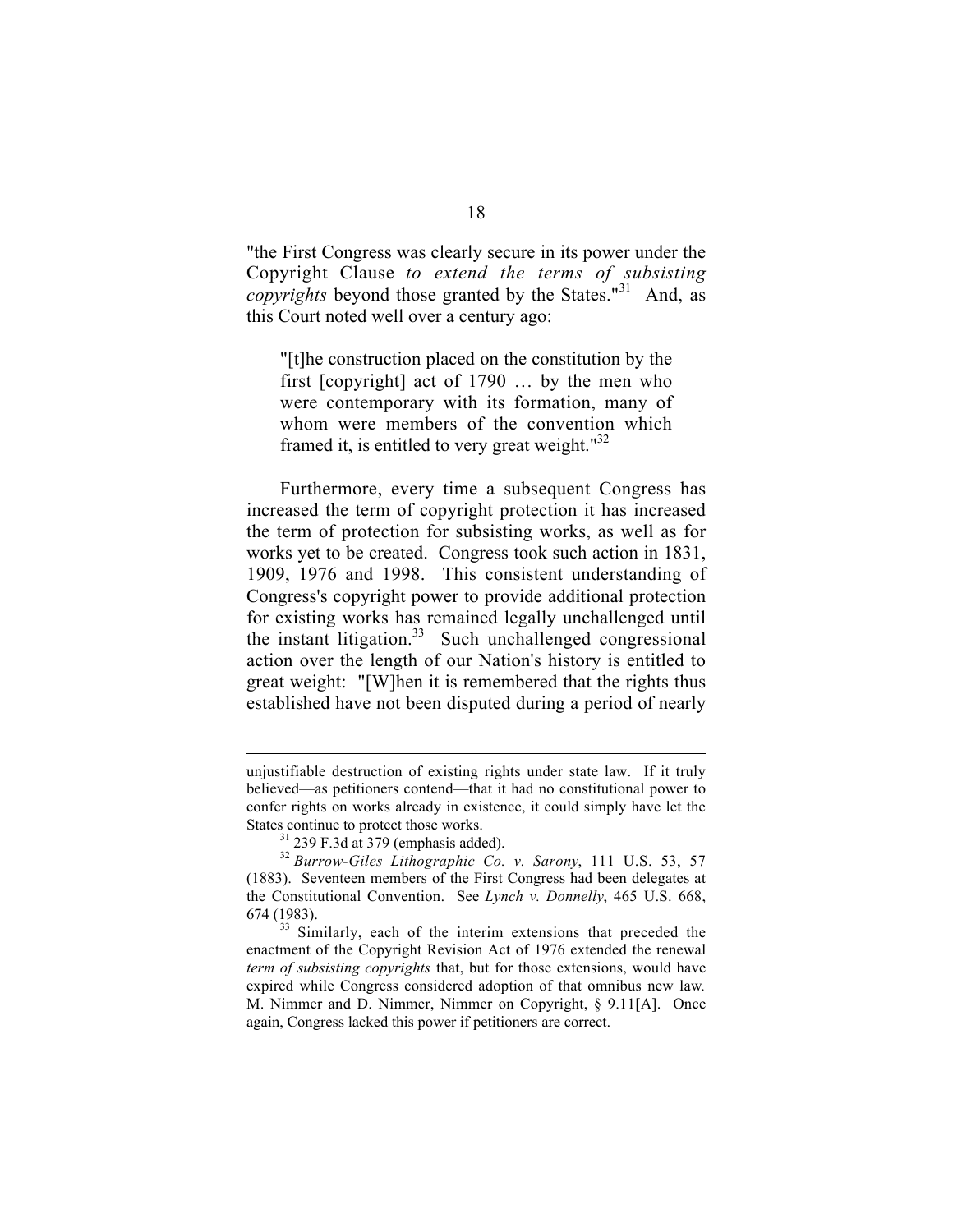a century, it is almost conclusive." *Burrow-Giles*, 111 U.S. at 57.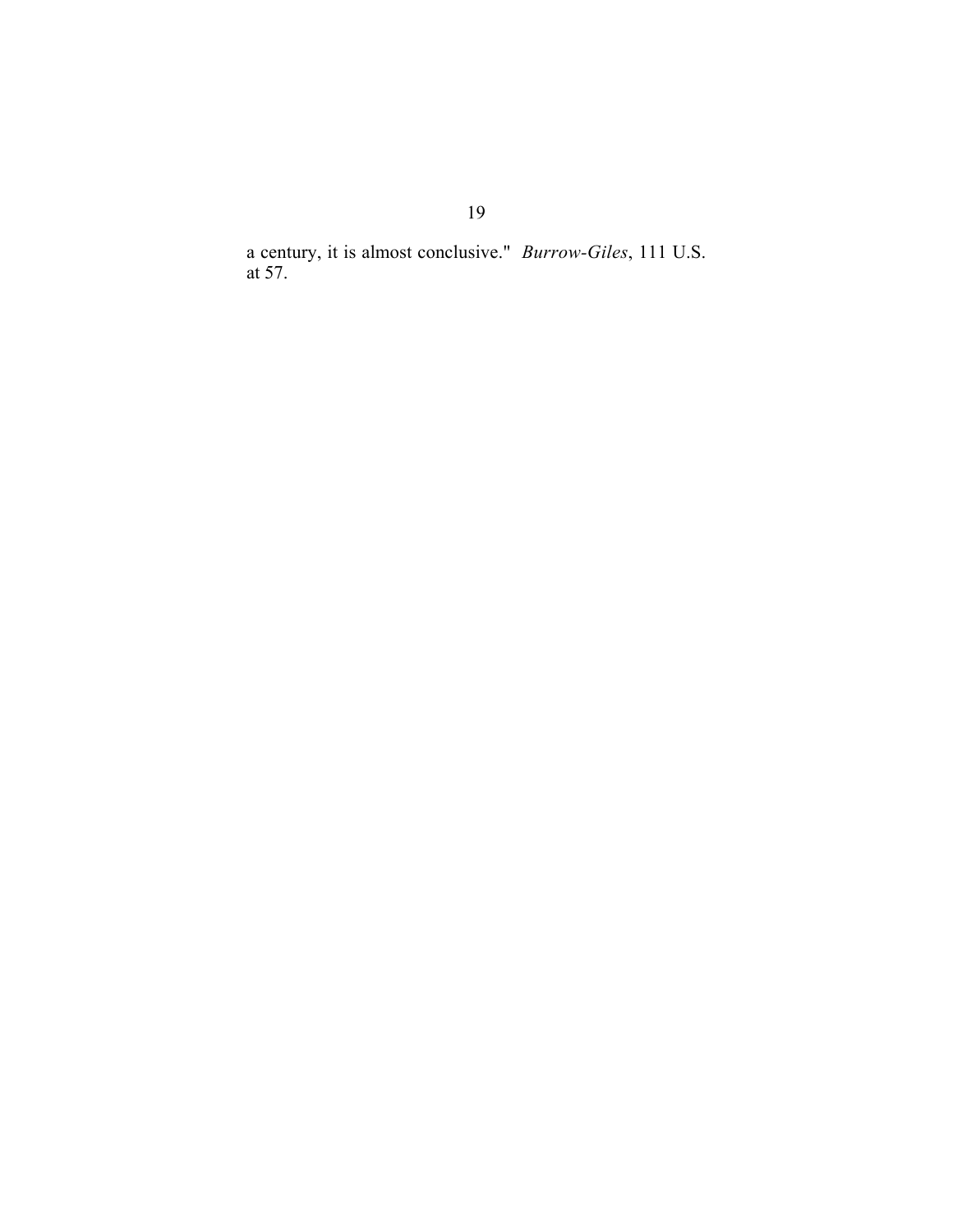3. Throughout History, Congress Has Frequently Enacted Copyright Laws That Cannot Be Explained As Designed Only To Provide Incentives For The Creation Of New Works.

As was true in 1790, and in all legislation regarding copyright terms since that time, Congress has repeatedly used its Article I power to enact provisions *that did not encourage the creation of new works.*

> (a) Applying New Rights To Existing Works

When Congress has conferred new exclusive rights on copyright owners it has ordinarily made these rights available, not only to the authors of works to be created after enactment of the new law, but also to the proprietors of existing works. For example, when Congress enacted the Visual Artists Rights Act of  $1990<sup>34</sup>$  it expressly made the new statutory rights of integrity and paternity applicable to works created prior to the effective date of the Act.<sup>35</sup> Similarly, when Congress in 1976 expanded the rights of copyright proprietors to include the exclusive right to publicly display certain works, it made that new right applicable to both existing and future works. $36$  And while

 <sup>34</sup> Pub. L. No. 101-650, 104 Stat. 5089 (1990).

 $35$  17 U.S.C. § 106A(d)(2) (providing rights of paternity and integrity if author held title as of effective date). *See also Martin v. City of Indianapolis*, 982 F. Supp. 625, 638 (S.D. Ind. 1997) (Work created in 1987 deemed within ambit of Act); Edward Samuels, The Public Domain in Copyright Law, 41 J. Copyright Soc'y U.S.A. 137, 172-73 (1993) (discussing the manner in which Congress has over the entire history of the copyright laws, expanded rights in existing works).  $\frac{36}{17}$  U.S.C. § 301(a). Under this provision, all of the exclusive

rights set forth in § 106 apply to works of authorship created before or after the effective date of the Act. *See also* Digital Performance Right in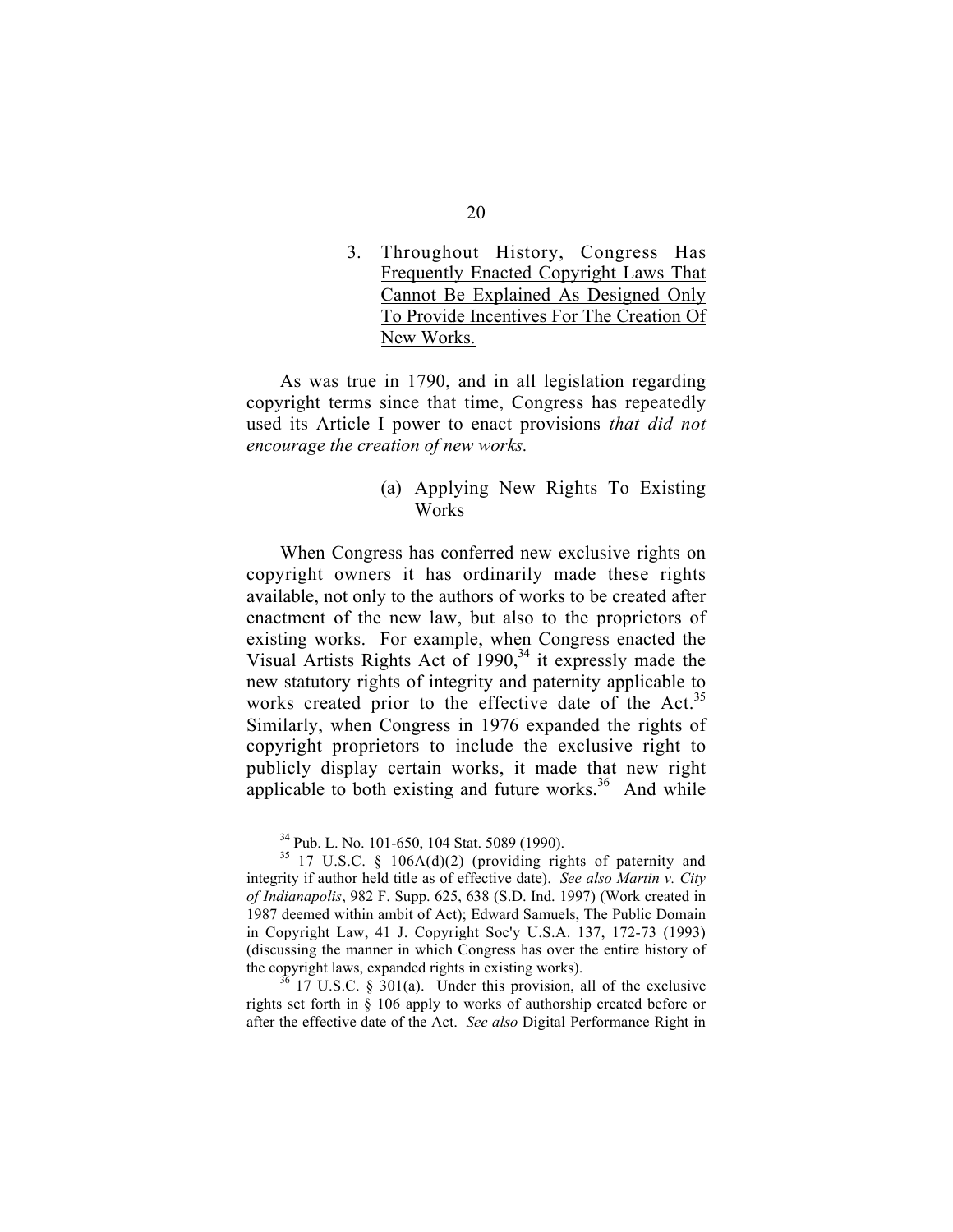the subject matter of copyright was extended by Congress to include musical compositions in 1831, it was not until 1897 that the law was amended to provide copyright owners with the exclusive right to publicly perform musical works. $37$  It has always been understood that this new public performance right applied to works existing at the time of the 1897 amendments, as well as to works produced after 1897.

Other examples abound of adding new rights to existing copyrights. For instance, when Congress increased the penalties for civil and criminal copyright infringement, it applied the new increased penalties not only to infringement of future works, but also to works already in existence on the effective date of the increases. *See* the Digital Theft Deterrence and Copyright Damages Improvement Act of 1999, Pub. L. No. 106-160, 113 Stat. 1774. Congress has taken similar "retroactive" action when it has enacted laws in response to harmful marketplace practices made possible by new technologies. For instance, both the Record Rental Amendment Act of 1984<sup>38</sup> and the Computer Software Rental Act of 1990<sup>39</sup> prohibited unauthorized rental practices that displace the sales of copyrighted works. These laws applied to music and software created and copyrighted prior to their dates of enactment, as well as to works created after those dates. $40$  And, when Congress enacted the comprehensive 1976 revision of the Copyright Act, as a

Sound Recordings Act of 1995, Pub. L. No. 104-39, 109 Stat. 336 (granting to existing copyright owners the new right to publicly perform sound recordings by means of digital transmission). <sup>37</sup> *See* Act of Jan. 6, 1897, 29 Stat. 481. <sup>38</sup> *See* Pub. L. No. 98-450, 98 Stat. 1727 (1984); *see also* S. Rep.

No. 98-162 at 2 (1984).

Pub. L. No. 101-650, 104 Stat. 5089 (1990).

<sup>&</sup>lt;sup>40</sup> In order to avoid penalizing reliance on the fact that the law previously did not prohibit these rental practices, both laws did not apply to copies acquired prior to the date of enactment and in possession of the renter as of that date.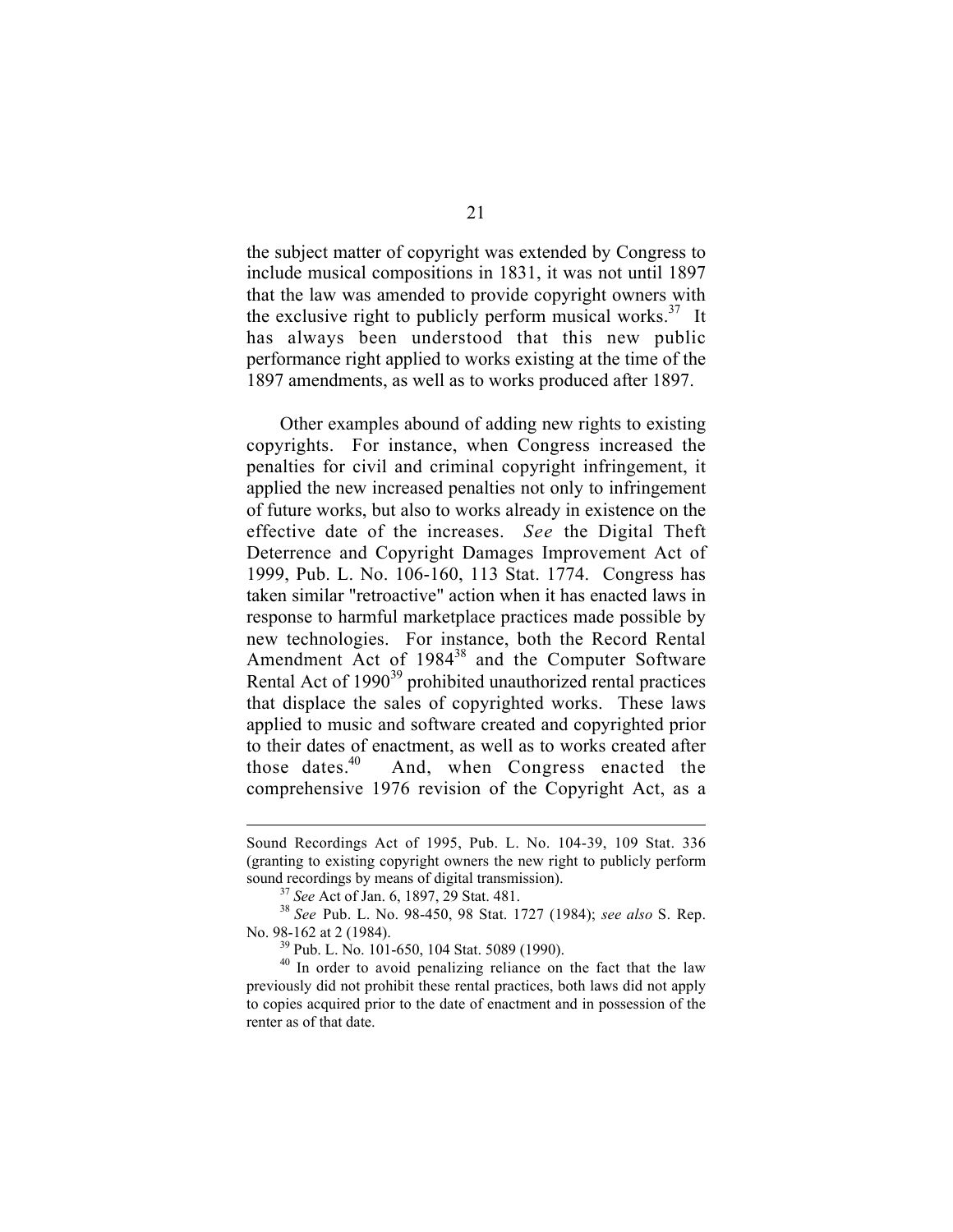general matter it applied the Act's rights and protections both to pre-existing and future works. $41$  Congress could not have taken any of these actions if, as petitioners contend, it may not use the copyright power to extend the protection of existing copyrights.

#### (b) Other Examples

The foregoing examples demonstrate how Congress has consistently promoted progress by applying new rights and protections to existing works—something Congress could not do if petitioners' arguments were to be taken seriously. Congress has also enacted a host of other laws that cannot possibly be explained as inducing the creation of new works even in their wholly *prospective* application. Thus, Congress has passed laws to exempt from the exclusive rights of copyright owners activities such as the public performance or display of works during certain face-to-face teaching activity  $(\S110(1))$ , performances and display during the course of religious services  $(\S 110(3))$ , the playing of radio and television broadcasts to customers by certain commercial establishments  $(\S110(5))$ , and the performance of nondramatic literary or musical works by nonprofit fraternal and veterans' organizations (§110(10)). Enactment of such exemptions cannot possibly induce the creation of new works.

 $41$  To take another example, the cable television compulsory license contained in the 1976 Act, 17 U.S.C. § 111, for the first time required cable operators to pay for the retransmissions of existing and future copyrighted works. As its legislative history makes clear, that provision was designed, in part, to facilitate dissemination of broadcast programming on a national basis. *See, e.g., Capital Cities Cable, Inc. v. Crisp*, 467 U.S. 691, 710 (1984) (noting that in enacting the compulsory license, Congress clearly sought to further copyright clause goals by allowing the public to benefit from wider dissemination).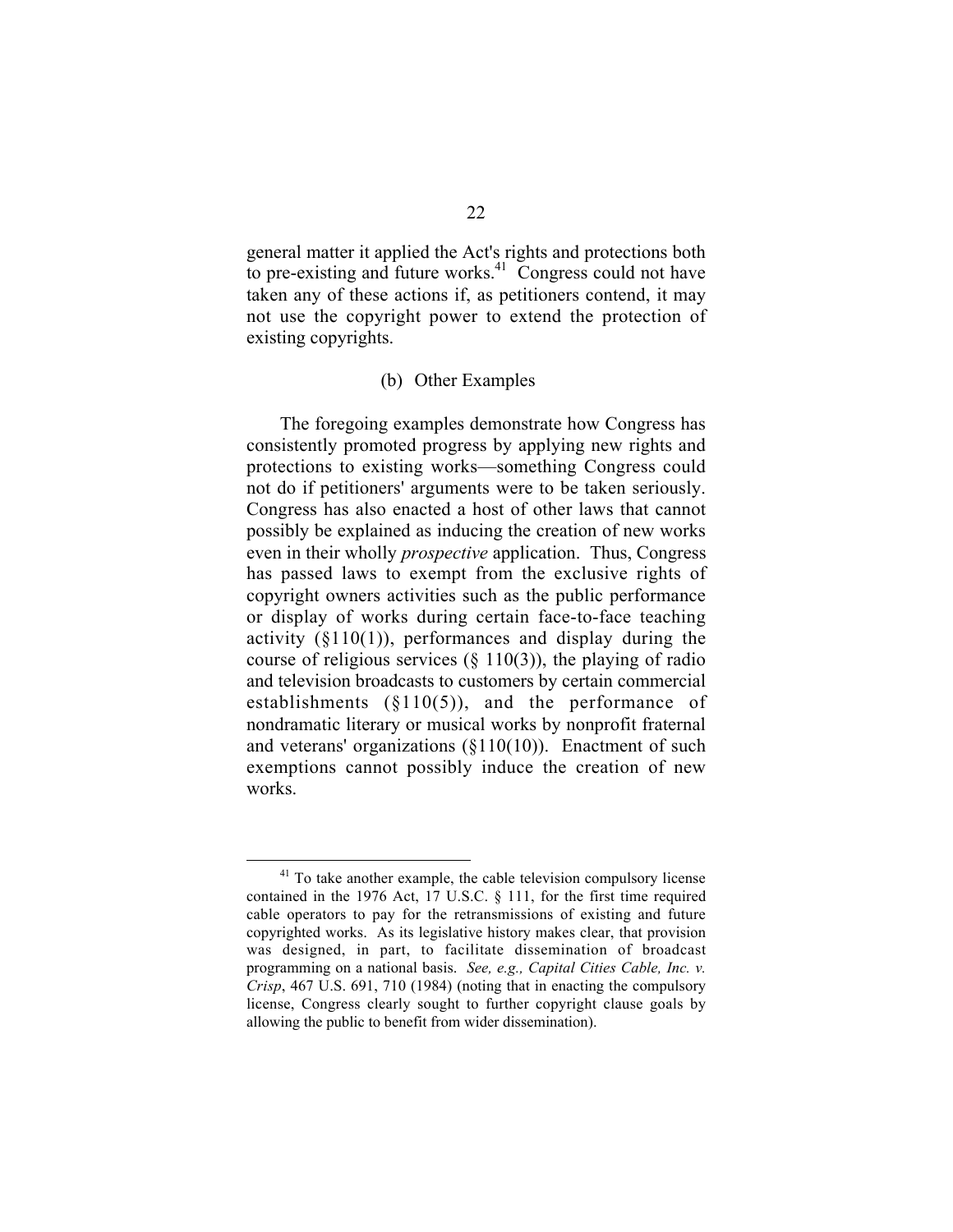Also completely unrelated to creating incentives for the protection of new works is the Copyright Renewal Act of 1992, $42$  which eliminated the need for copyright owners of works then in their initial term of copyright to take any action to renew their copyrights in order to obtain the 28 year statutory renewal term. Congress's actions had nothing to do with stimulating the creation of new works; it sought to address longstanding concerns that the renewal process had functioned as a trap for the unwary, and removed this trap by automatically granting the renewal term to existing works.<sup>43</sup> The deposit and registration provisions of the copyright law also promote the progress of arts and sciences by enriching the collections of the Library of Congress, and facilitating business transactions between copyright owners and potential licensees.44

#### **B. Freed Of Petitioners' Crabbed Interpretation Of Congress's Power, The CTEA Easily Passes Constitutional Muster**

The foregoing discussion illustrates the broad variety of ways in which Congress has used its copyright power for purposes other than stimulating the production of new works. It has protected existing copyrights against new means of infringement, expanded the exclusive rights of the proprietors of existing copyrights, increased penalties for the

 <sup>42</sup> Pub. L. No. 102-307, 106 Stat. 274 (1992).

<sup>43</sup> *See also* 17 U.S.C. § 202 (overturning series of state court decisions holding that absent an agreement to the contrary, authors or artists who sold a manuscript or work of art transferred the copyright as well as physical object); H.R. Rep. No. 94-1476, at 124 (1976) (explaining the rationale for the provision). <sup>44</sup> *See* 17 U.S.C. §§ 701 *et. seq.* (describing operation of the

Copyright Office), 407-412. In upholding the deposit requirement, one court has found it within Congress's power because it "sustains a national library for the public use." *Ladd v. Law & Technology Press*, 762 F.2d 809, 812 (9<sup>th</sup> Cir. 1985).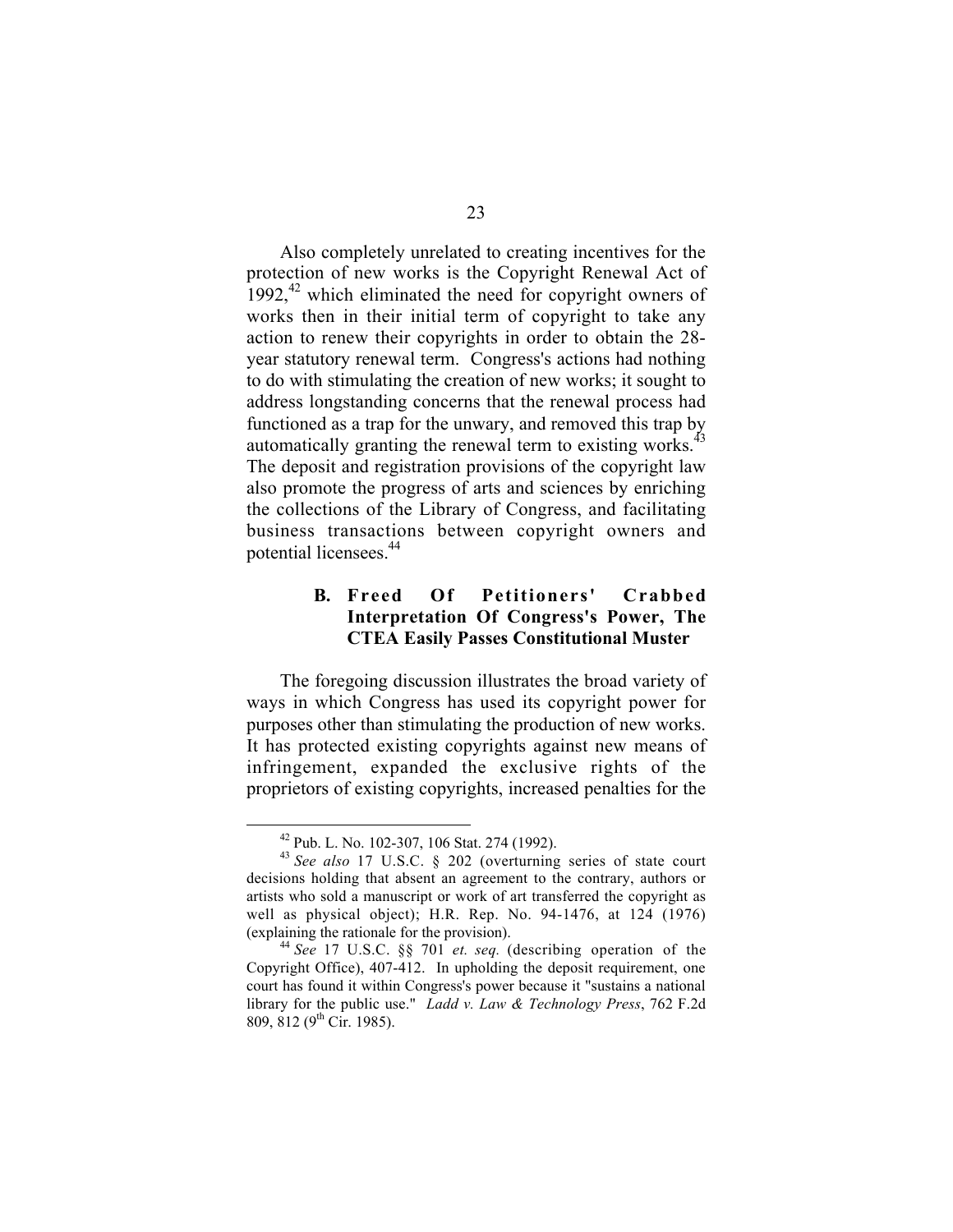infringement of existing copyrights, conferred copyright on pre-existing works, increased the term of existing copyrights, and removed traps through which proprietors of existing works might lose rights. Congress has also acted to enrich the collections of our national library, to provide comprehensive copyright-related records, to harmonize our laws with those of other nations, and to bring our laws into conformity with international norms. 45 If petitioners' artificially narrow interpretation of Congress's power were to be adopted, all of these laws would be unconstitutional, for none of them can be explained as efforts to stimulate new creation. Congress's ability to enact copyright legislation in the future would also be greatly compromised, rendering Congress incapable of adequately fulfilling its constitutional responsibility to promote the progress of art, films, literature and music.

Suppose, for example, a new form of piracy arose that current copyright law did not adequately address. Petitioners would permit Congress to amend the law to prohibit this new form of piracy for works created *after* the amendment is

 <sup>45</sup> *See* Berne Implementation Convention Act of 1988, Pub. L. No. 100-568, 102 Stat. 2853. On several occasions, Congress has noted its concern that domestic copyright terms were less generous than those in other nations. When it passed the 1831 Act, Congress announced that one of its key objectives was "to enlarge the period for the enjoyment of copy-right, and thereby place authors in this country more nearly upon equality with authors in other countries." 7 Reg. Deb. 21, Cong. 2d Sess. App. CXIX (Dec. 17, 1830). Similarly, the legislative history of the 1976 Act reveals that, in increasing copyright terms, Congress was motivated in part by an interest in conforming U.S. terms to those in foreign nations. *See* H.R. Rep. No. 94-1476, at 134-136 (1976). ("The arguments as to the benefits of uniformity with foreign laws, and the advantages of international comity that would result from adoption of a life-plus-50 term, are also highly significant"). *See also* Supplemental Report of the Register of Copyright on the General Revision of U.S. Copyright Law, 87-88 (1965) ("[I]t is … increasingly important to have the duration of U.S. copyrights conform to that prevalent abroad.").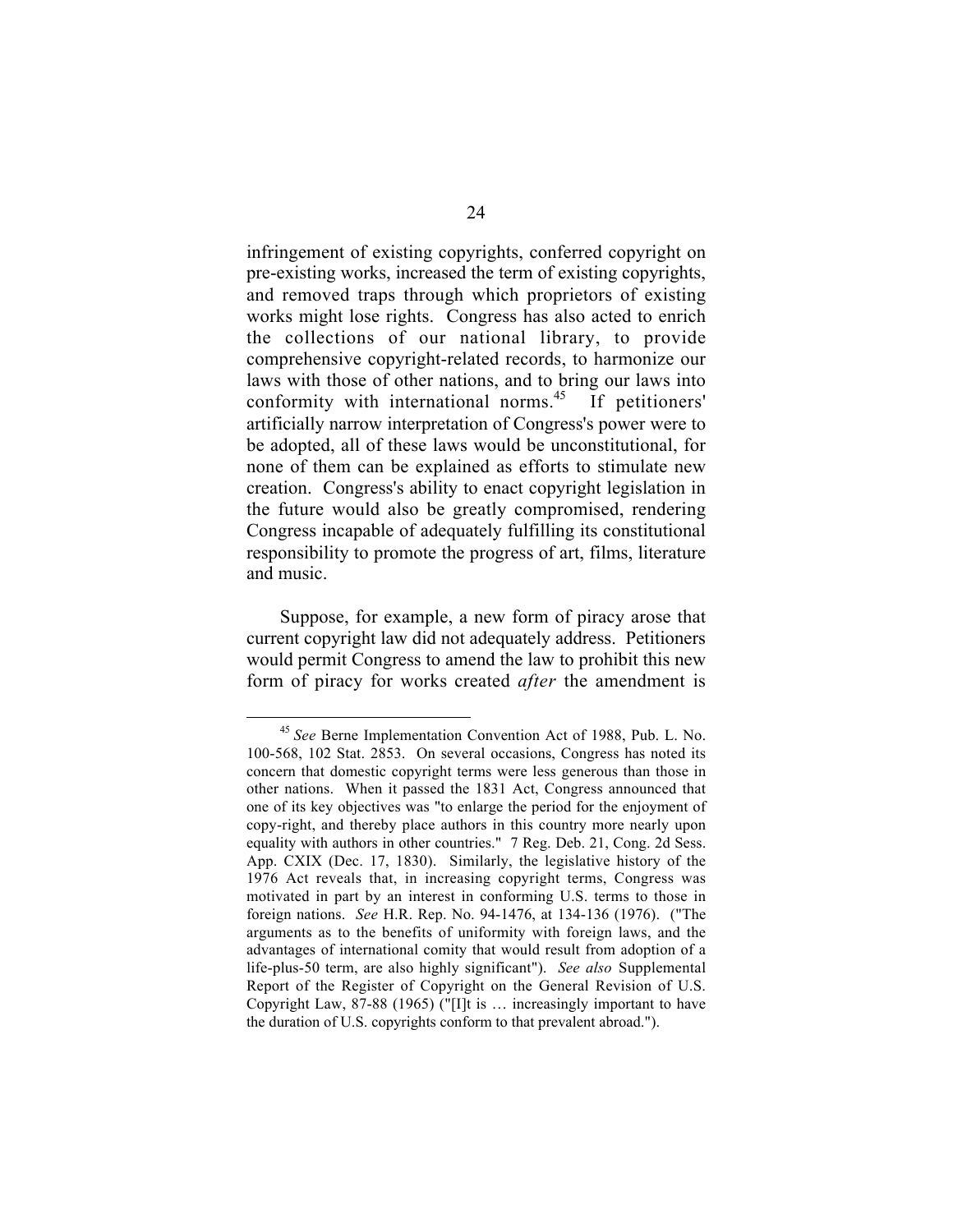enacted, but they deem it unconstitutional for Congress to protect *existing* works from the new brand of piracy, for such an amendment could do nothing to stimulate the creation of existing works.<sup>46</sup> Nor, if copyright infringement became a more serious problem, could Congress increase the criminal penalties for infringements of existing works, or the level of statutory damages, for again those increases could not possibly stimulate creation of the works they would protect. Such results would not only be unfortunate, they would be patently absurd.

This Court should, instead, recognize Congress's authority to select means, in its rational judgment, best further the numerous goals of the Copyright Clause. Once freed of the illogical and artificial limitation petitioners would fasten on Congress's power, it is clear that application of the CTEA's new term of copyright to existing, as well as future, works was completely appropriate. As set forth in the CTEA's legislative history, Congress had ample reasons for following historical practice and applying the CTEA's new term of copyright to existing works. These included creating incentives to preserve and restore older works, helping to harmonize U.S. copyright laws with the laws of other nations, adequately rewarding authors and protecting their heirs in view of increased life expectancies, and responding to new technologies that increase opportunities for proprietors of existing copyright to disseminate their works.<sup>47</sup>

 $46$  Nor would it be part of the "bargains" struck with the authors of existing works at the time of their creation. *See* Pet. Br. 23.

<sup>&</sup>lt;sup>47</sup> The rationality of Congress's actions with respect to the CTEA is also reflected in the manner in which it conducted its legislative inquiry. It utilized its fact-finding capabilities by holding balanced hearings that evoked both strong support for and opposition to the term-extension proposal. The Senate Judiciary Committee produced a thorough and balanced Committee Report. Moreover, during the course of the legislative process that covered two Congresses, changes were made to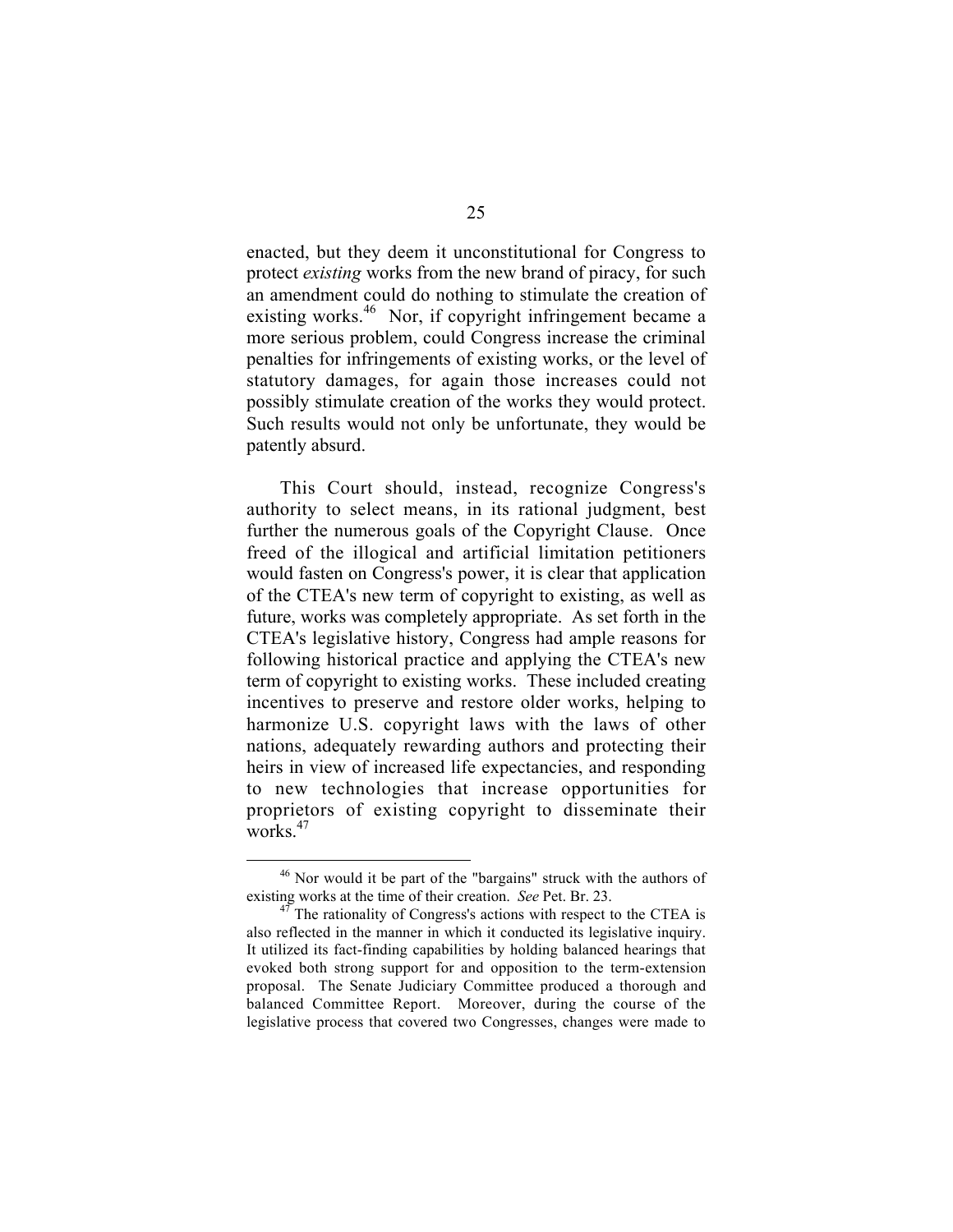Application of the CTEA's new copyright term to existing works adheres to a common-sense tradition that dates back to the very first federal copyright law in 1790. The congressional action challenged in this case was thus neither unprecedented nor aberrational—as petitioners contend. It *would* have been aberrational had Congress decided *not* to extend the CTEA's new copyright term to existing copyrights. Congress had never before drawn an arbitrary line that would leave authors of older works with less protection that authors of future works. The Constitution does not require it to do so now.<sup>48</sup>

the proposal to accommodate concerns raised about the breadth of the proposed term extension. For example, the CTEA includes a provision, 17 U.S.C. § 108(h), that provides an exemption from copyright infringement during the extended term for qualified libraries, archives and nonprofit educational institutions engaged in activities in the public

interest. <sup>48</sup> Congress is surely entitled to common-sense discretion to decide to make the same set of rules applicable to all copyright proprietors and infringers. *Cf.* 7 Reg. Deb. 424 (statement of Mr. Huntington) (noting that 'justice, policy and equity alike' forbade distinction between existing and pre-existing works) (Jan. 7, 1831). To do otherwise would, in fact, lead to a crazy-quilt of time-specific copyright rules. Under petitioners' position, copyright owners could be accorded only those rights that were part of the copyright law at the time of the creation of each particular work. In judging infringement claims and actions, courts and litigants would have to determine exactly when works were originally fixed in tangible form so as to give the copyright proprietor only those precise rights that existed *at that time*, not protections that might have been added at a later time. It is one thing for Congress to decide for good reason in particular cases not to apply new rights to existing works. It is quite another for this Court to lay down a constitutional rule that would deprive Congress of any ability to apply the same set of rules to all copyrighted materials.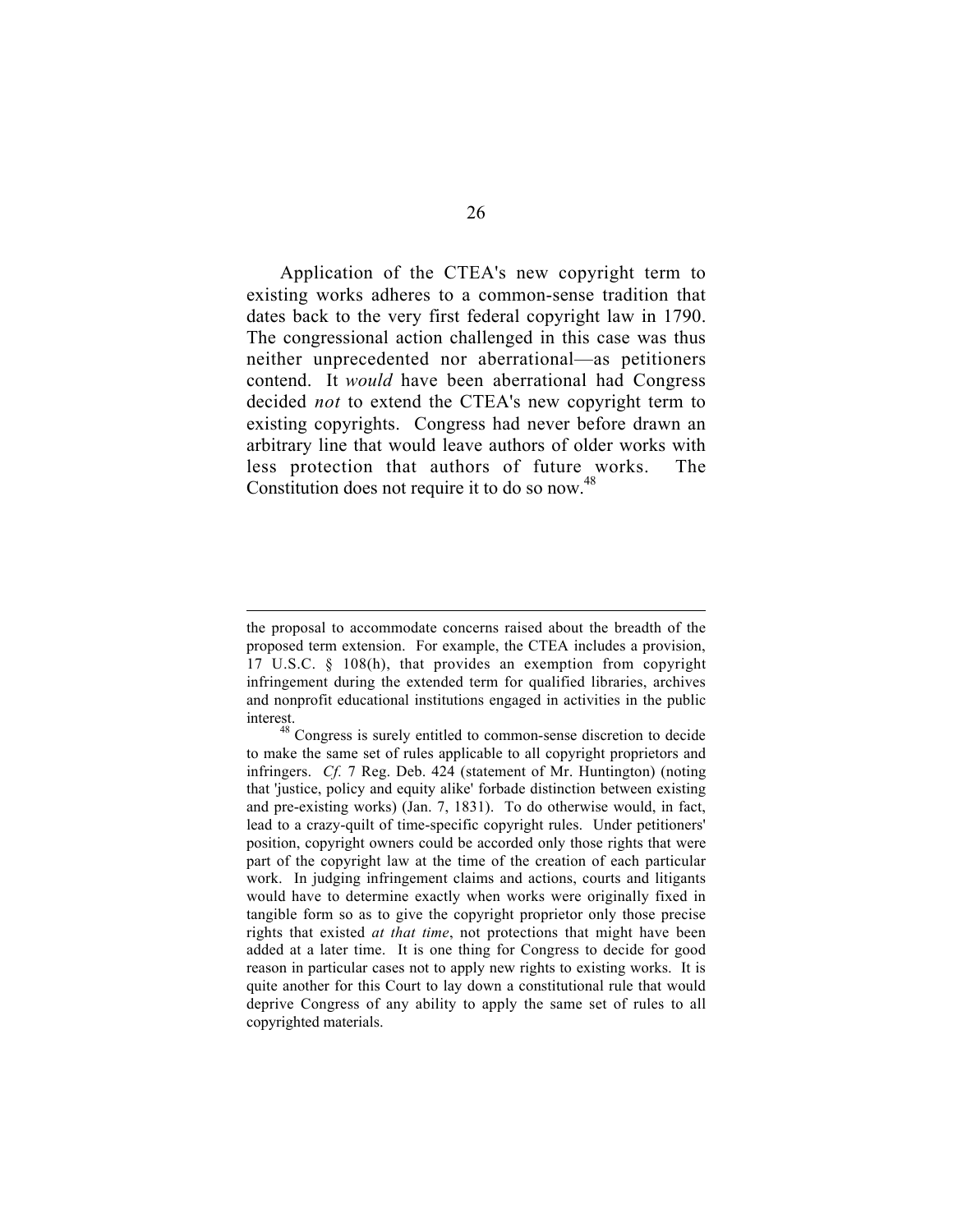#### **III. APPLICATION OF THE CTEA'S COPYRIGHT EXTENSION TO EXISTING COPYRIGHTS DOES NOT VIOLATE THE FIRST AMENDMENT**

Petitioners base their First Amendment challenge to the application of the CTEA to existing copyrights on their alleged constitutional right to express themselves by mechanically reproducing and distributing the copyrighted works of others without permission. It is very doubtful, however, whether appropriating another's copyrighted work without permission—as opposed to copying that may be necessary for the purposes of comment or criticism—is the copyists "speech," for purposes of the First Amendment.<sup>49</sup> In all events, even if mechanical copying of another's copyrighted work without permission *is* protectible speech, application of the CTEA's extension of the term of copyright to existing works easily passes the intermediate-scrutiny test that petitioners invoke.

 <sup>49</sup> In rejecting petitioners' First Amendment claim, the court of appeals may have erred when it stated that "copyrights are categorically immune from challenges under the First Amendment." *Eldred,* 239 F.3d at 377. One can imagine a copyright law—such as a law that would provide copyright on the basis of the political viewpoint of a work—that would violate the First Amendment. *See United Christian Scientists v. Christian Science Bd. of Directors,* 829 F.2d 1152, 1164-65 (D.C. Cir. 1987) (holding that Congress cannot validly enact a private copyright statute to ensure that Christian Scientists enjoy doctrinal purity). However, a content-neutral copyright law that is a valid exercise of Congress's copyright power, that does not purport to protect ideas, but only the particular expression of the author, and that leaves room for others to express themselves without unfairly appropriating an author's work, may well be immune from a First Amendment challenge.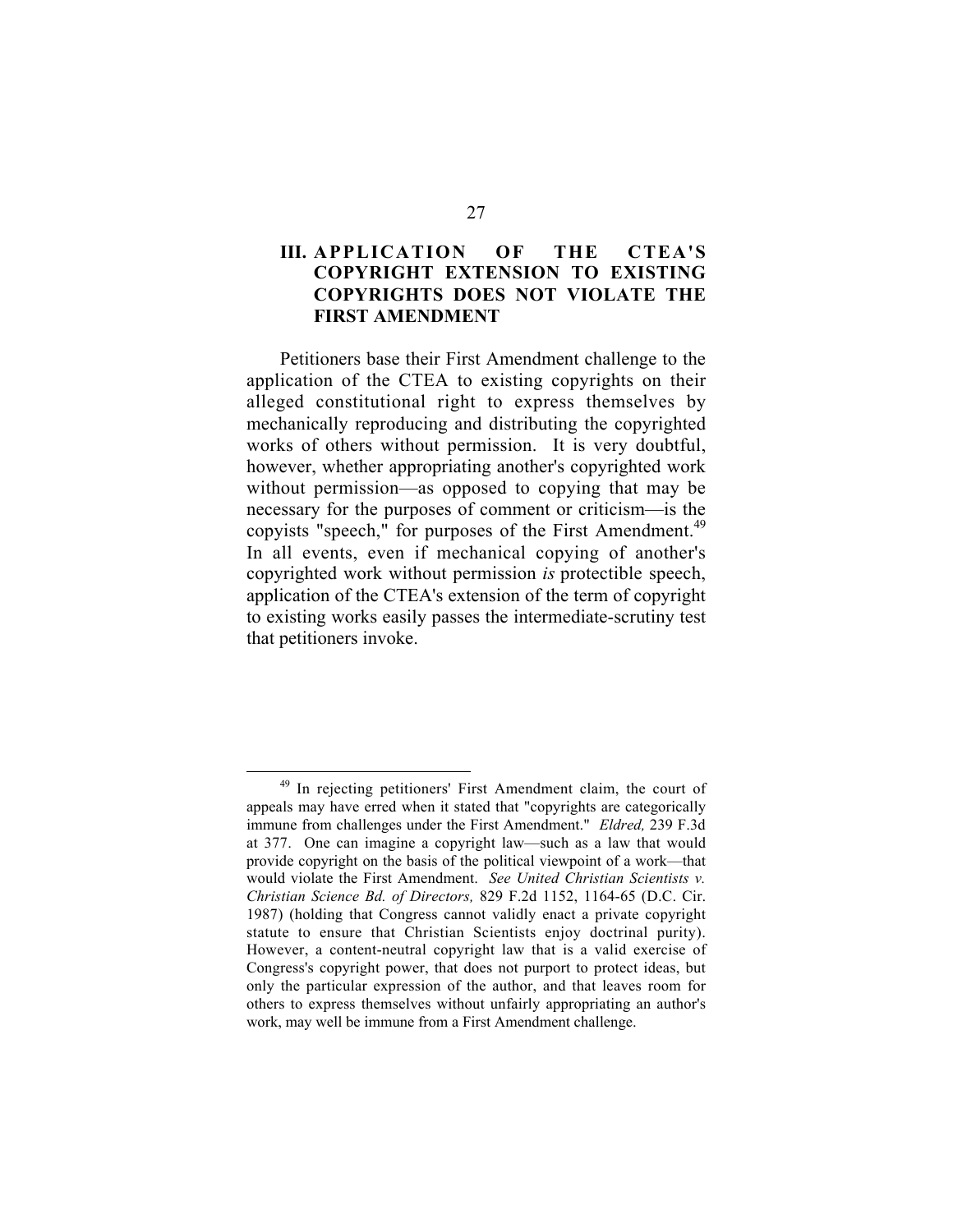#### **A. Mechanical Copying of Another's Copyrighted Work Without Permission Is Not Free Expression For Purposes of the First Amendment**

Petitioners assert that mechanical copying of the work of others and distributing it without their permission constitutes free expression for purposes of the First Amendment: "By barring the unauthorized use or dissemination of copyrighted works, copyright law regulates speech." Pet. Br. 37.50 That is an extremely dubious proposition. The First Amendment is designed to enable people to publish *their own* expression, not to appropriate and distribute someone else's expression without permission. No expressive conduct is involved in running a photocopier or video tape recorder or in posting another's book on the Internet without the author's permission and against the author's wishes.

Petitioners' unusual claim that intentional copyright infringement constitutes First Amendment activity is not supported by any citation of authority. However, at least two cases in the courts of appeals flatly reject the contention. In *United Video, Inc. v. FCC*, 890 F.2d 1173 (D.C. Cir 1989), petitioner cable television companies were "in the position of claiming that they have a first amendment right to express themselves using the copyrighted material of others." *Id.* at 1190. The court of appeals held that they did not: "[T]he petitioners desire to make commercial use of the copyrighted works of others. There is no first amendment right to do so." *Id.* at 1191. In reaching this conclusion, the court relied on this Court's decision in *Harper & Row v. Nation Enterprises*,

 <sup>50</sup> We join with *amicus* Professor Samuels in questioning petitioners' related contention that the Constitution on its own face creates a "public domain" where one has a constitutional right to appropriate the works of others without their permission. *See* Br. of Prof. Samuels as *Amicus Curiae* at 22-24.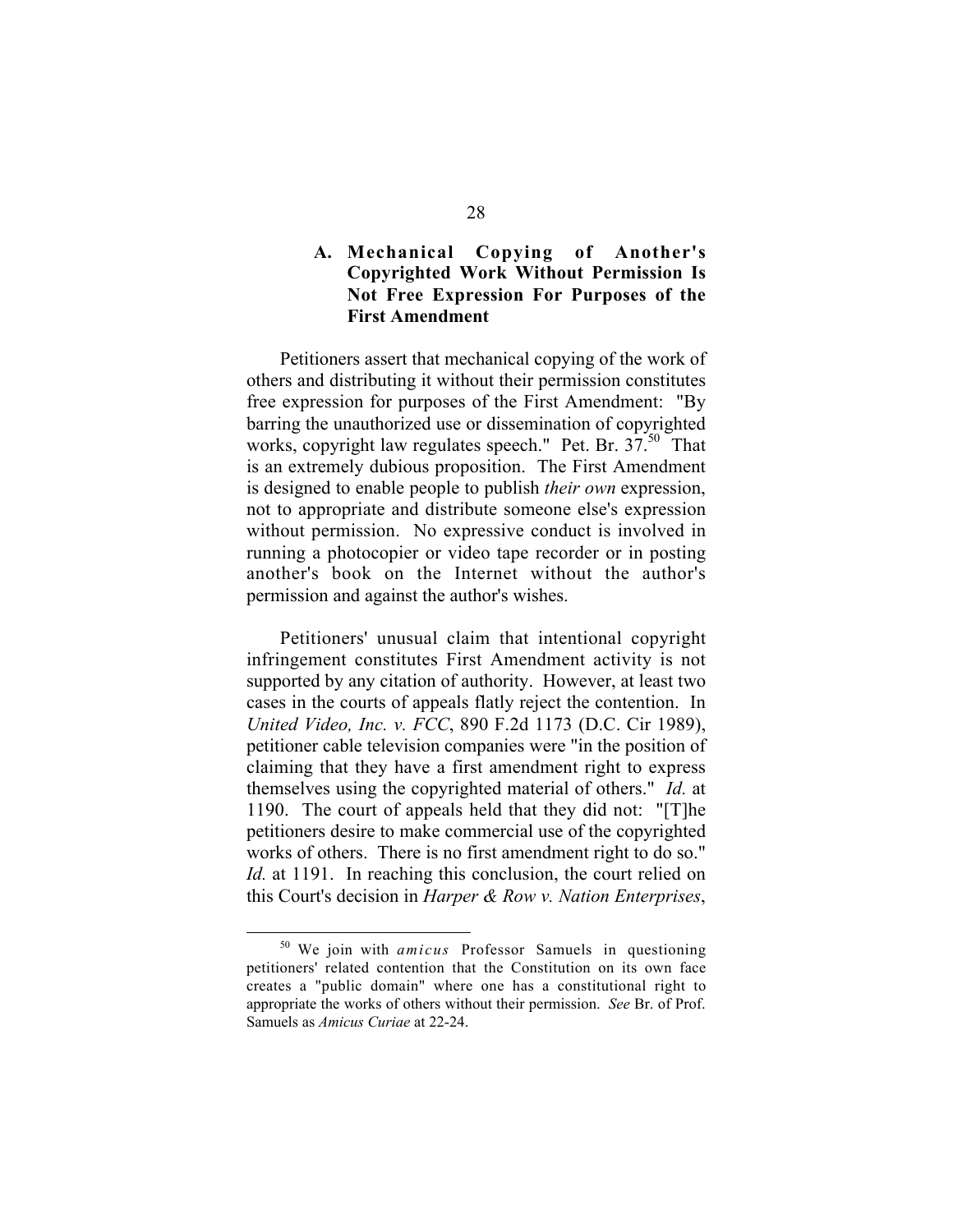471 U.S. 539 (1985), where the Court considered whether a magazine's unauthorized reproduction of portions of President Ford's memoirs was a violation of the Copyright Act. The court of appeals noted that, in upholding the application of the Act, the Court did not apply First Amendment scrutiny, but instead based its decision entirely on whether the magazine's publication constituted "fair use" under the statute (a claim which the Court rejected). *See also Author's League of America v. Oman*, 790 F.2d 220, 223 ( $2<sup>nd</sup>$  Cir. 1986) ("the cases establish that there is a constitutional right to freely circulate one's ideas .... They do not, however, create any right to distribute and receive material that bears the protection of the Copyright Act.").

The Copyright Act appears not to regulate speech because it does not impose liability based on the content of the defendant's *own* expression. Independent creation is a complete defense to infringement, and liability only flows based on those portions of a work that are copied from another. To the extent that any petitioner in this case claims an interest in publishing *their own* expression, petitioners fail to explain how the idea/expression dichotomy and the Copyright Act's fair use doctrine fail to protect that freedom. $51$ 

<sup>&</sup>lt;sup>51</sup> Petitioners' contention that mechanical copying is First Amendment activity would, if accepted, raise doubts, not only about the Copyright Act, but also other federal statutes that prohibit unauthorized copying, such as 18 U.S.C. § 1832(a)(2) ("Whoever, with intent to convert a trade secret, copies, duplicates … or conveys such information") and 18 U.S.C. § 1030 (prohibiting copying of information from a protected computer), as well as numerous applications of the Lanham Act, trade secret law and common law unfair competition and misappropriation doctrines.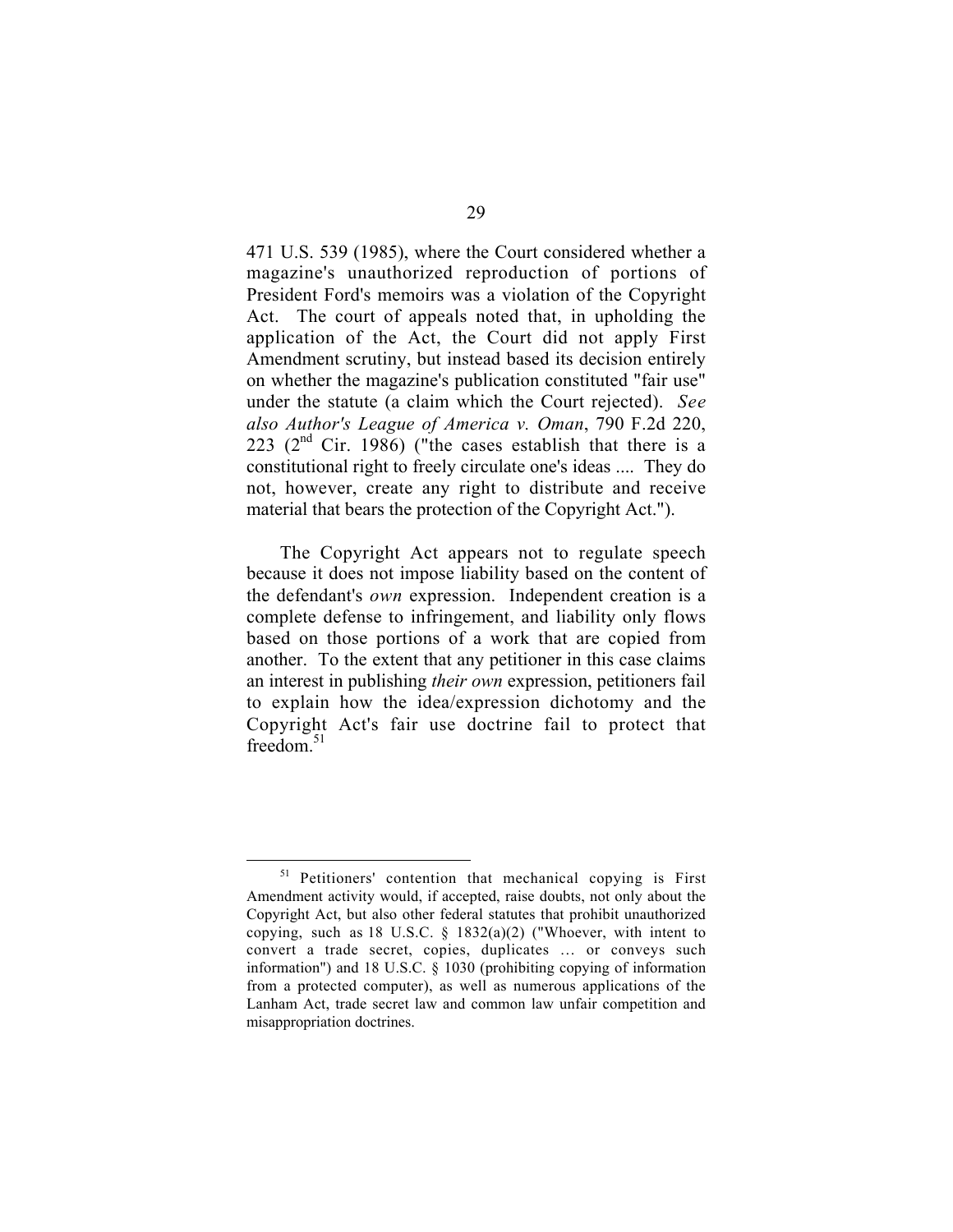### **B. Application of the CTEA's Copyright Term to Existing Copyrights Satisfies Intermediate Scrutiny**

*Amici* believe that petitioners have not asserted any cognizable First Amendment right, and that the Court's inquiry should end there. Assuming *arguendo* that mechanical reproduction of another's copyrighted material without permission qualifies as protectible free expression, application of the CTEA's extended term of copyright to existing works easily satisfies intermediate scrutiny.<sup>52</sup> Petitioners' argument to the contrary is based entirely on their erroneous assertion that the only legitimate government interest that can validly justify a federal copyright statute is to encourage the production of new works. *See* Pet. Br. 40.

As we have shown in the prior section of this brief, however, Congress's application of the CTEA's new term of copyright to existing copyrighted works was a *valid* and traditional exercise of the copyright power, supported by Congress's desire to promote progress in literature, art and music by encouraging distribution and preservation of existing works, enhancing international harmonization, and taking account of increased life expectancies. . Congress's enactment of a valid copyright statute, pursuant to its express constitutional authority to enact copyright legislation, reflects an important governmental interest satisfying intermediate scrutiny. At the same time, the presence of a broad, flexible fair use provision and other exemptions and limitations in that statute satisfies the intermediate scrutiny requirement of narrow tailoring.<sup>53</sup>

 $52$  There appears to be a consensus among those urging application of the First Amendment to copyright infringement that intermediate

<sup>&</sup>lt;sup>53</sup> See Nihon Keizai Shimbun, Inc. v. Comline Bus. Data, Inc., 166 F.3d 65¸ 73 (2d Cir. 1999) (noting that First Amendment concerns are